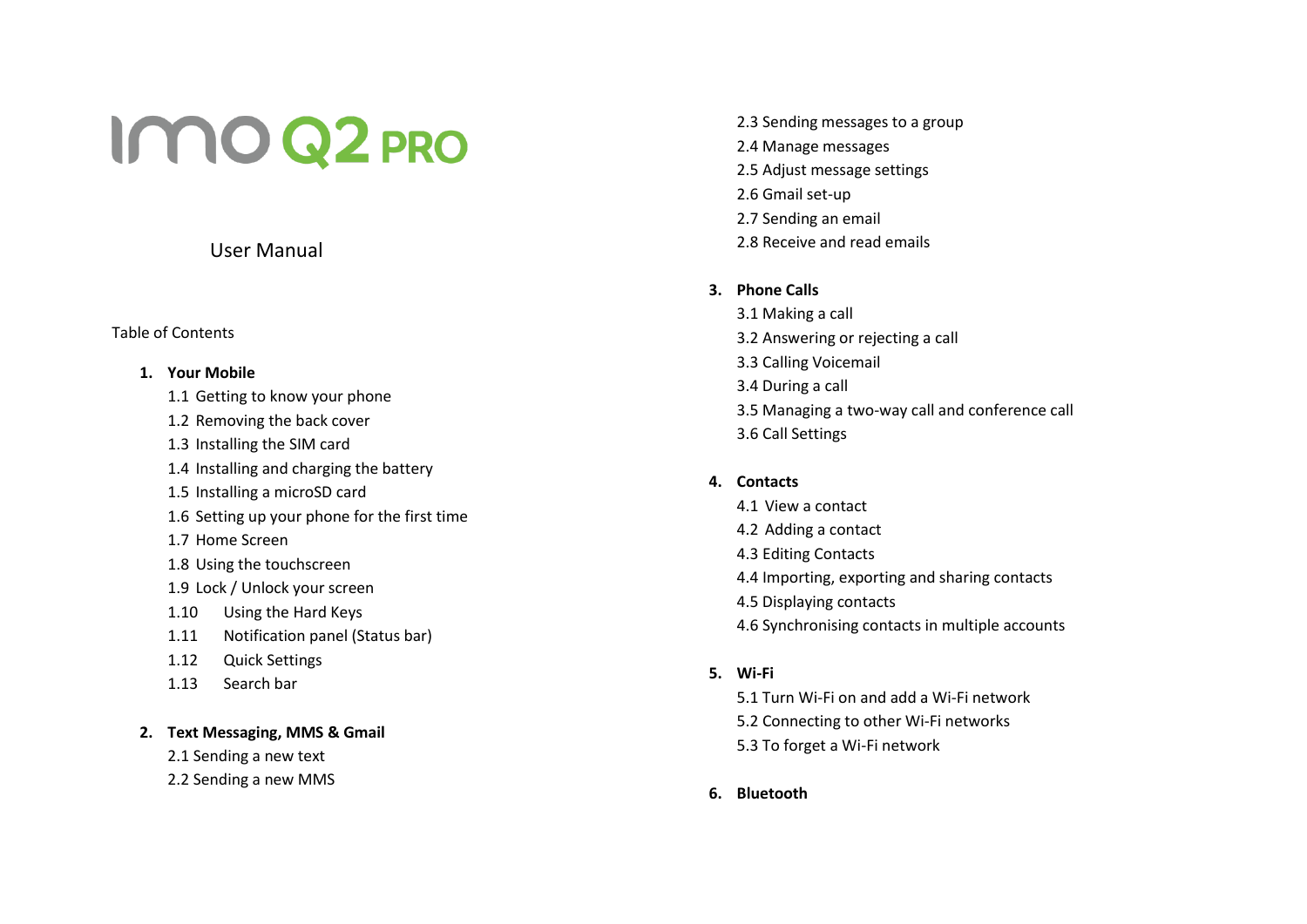6.1 Turn on Bluetooth 6.2 Pair or Connect your phone with a Bluetooth device 6.3 Disconnect or Unpair from a Bluetooth device **7. Connecting to a computer via USB** 

## **8. Calendar**

8.1 Viewing mode 8.2 Create a new event

## **9. Clock**

9.1 Alarm

#### **10. Calculator**

#### **11. Camera and Gallery**

11.1 Take a picture 11.2 Shoot a video 11.3 Camera settings 11.4 Video settings 11.5 Gallery 11.6 Editing pictures 11.7 Share a picture or video

#### **12. FM Radio**

#### **13. Music**

#### **14. Google Play store**

**15. Google Duo**

**16. Files**

## **17. Sound Recorder**

# **18. Settings**

18.1 Network & Internet 18.2 Connected devices 18.3 Apps & Notifications 18.4 Battery 18.5 Display 18.6 Scheduled power on / off 18.7 Navigation bar 18.8 Audio profiles 18.9 Storage 18.10 Security & location 18.11 Accounts 18.12 Accessibility 18.13 Digital Wellbeing and parental controls 18.14 Google 18.15 System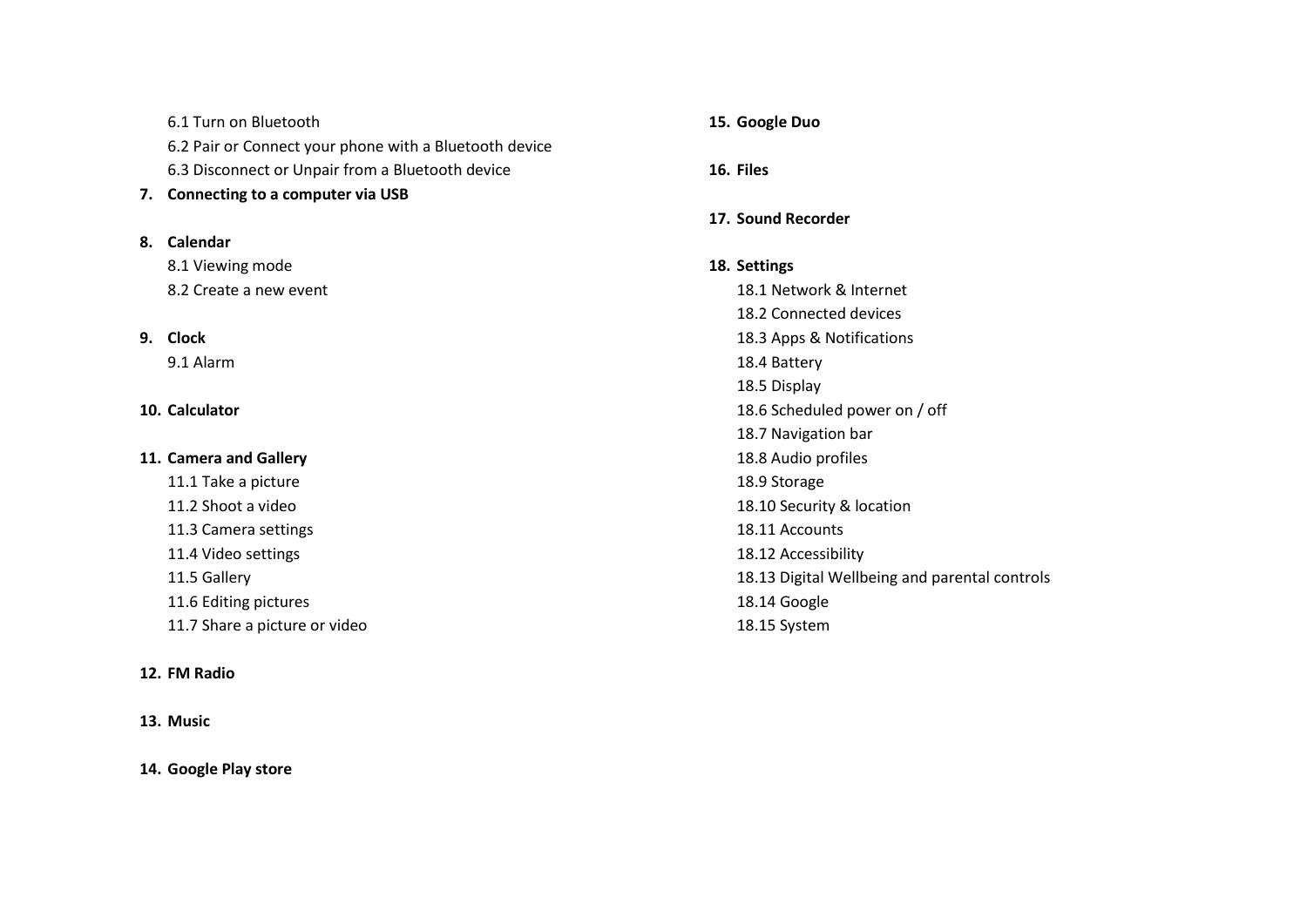**1. Your Mobile**





1.1 Getting to know your phone

Power Key:

- Press and hold to turn on the phone. When phone is on press and hold until options are displayed.
- Select Power off to turn off the phone.
- Select Restart to power off and turn the phone back on.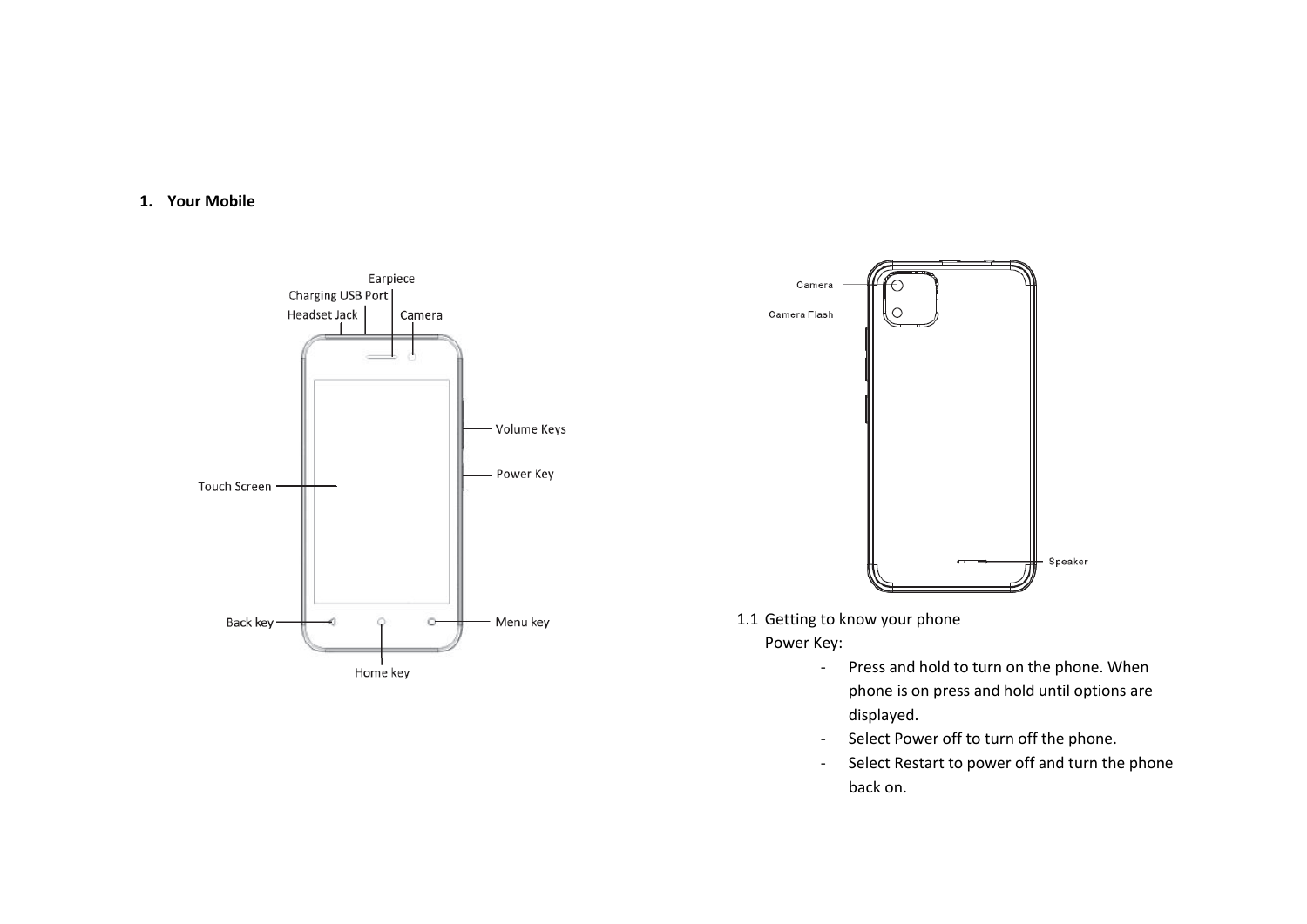- Press and hold while also holding volume decrease key to take a screenshot .

Home Key:

- Touch to return to the home screen when in any app or screen.
- Touch and hold to open the Google Assistant for Android.

Menu Key:

- This shows your recently-used apps. Touch an image to open it or swipe it up to remove it from the list

Back Key:

- Touch to go back to the previous screen or to close a dialogue box, options menu, the notification panel etc

These buttons are always visible when you use the screen.

Volume Keys:

- Press or hold to increase or decrease the volume of the earpiece or headset.
- In general mode these keys also adjust the ringtone volume.
- Can also mute the ringtone of an incoming call.

IMO Q2 Pro from the bottom left corner. There is a small indent in the cover to assist you.



1.3 Installing the SIM card

To insert your SIM card, make sure the corner of the SIM card with the triangular edge missing is on the top left and gold part facing down. Insert into the slot as shown in the diagram below.

Your phone only supports nano-SIM card. Do not attempt to insert other SIM types like micro or mini cards otherwise you may damage your phone.

1.2 Removing the back cover

With the screen facing down unclip the back cover of your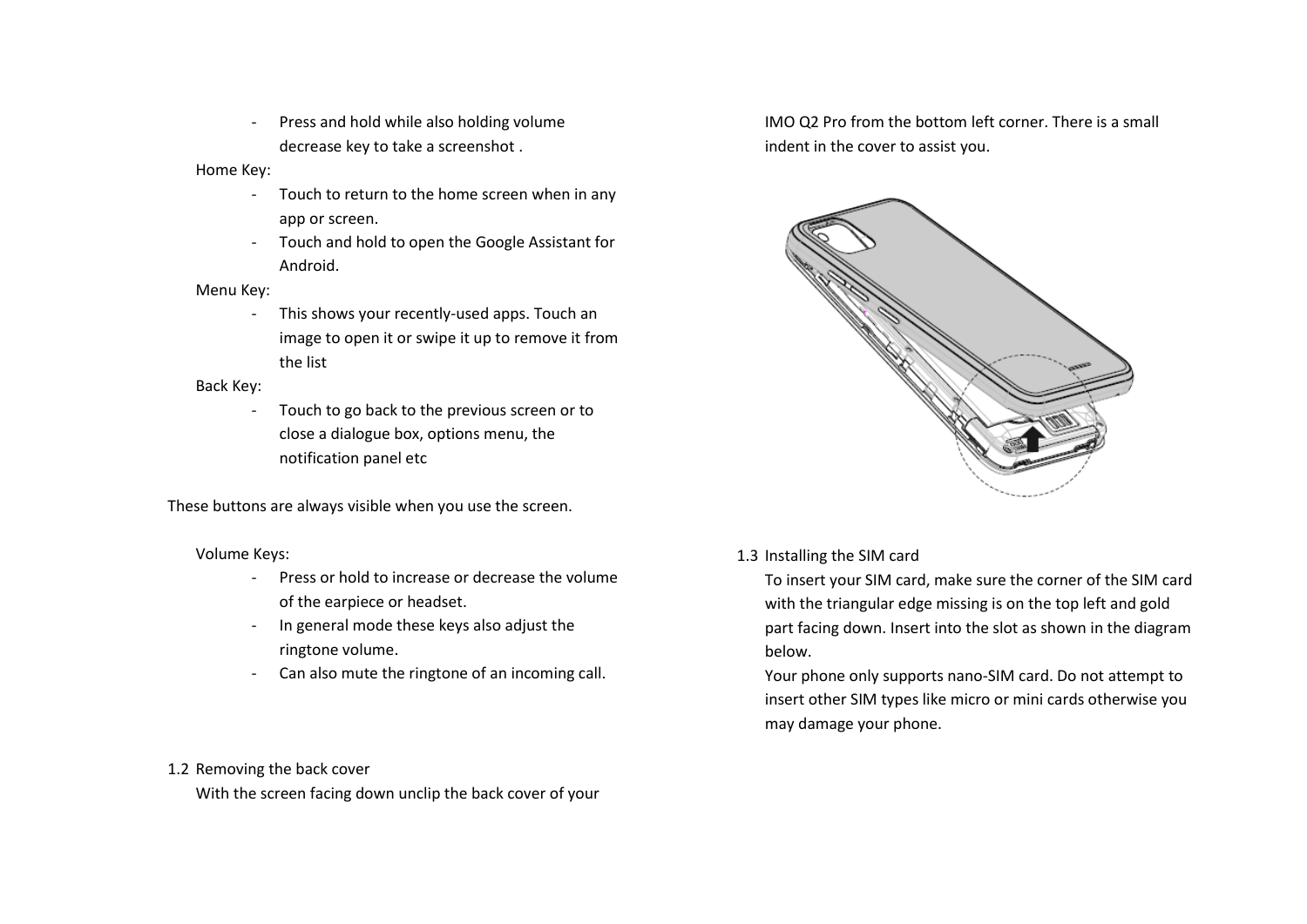

1.4 Installing and charging the battery

After your SIM card has been installed, you can now insert your battery. Please make sure the 3 gold connecting pins are aligned on the top left of the battery with the 3 connection pins on the handset. Now securely clip the back cover back onto your handset.



To charge the battery, connect the small end of the USB charging cable to your phone using the Micro USB port at the top of the phone. Connect the other end to the plug and insert into mains socket to start charging your phone. We recommend charging your device fully before you fully set up your phone. This should take around 1 hour.

To reduce your phone's power consumption you can switch off Wi-Fi, GPS, Bluetooth or apps running in the background when not needed. In settings you can also lower the brightness of the screen and shorten the length of time before the screen goes to sleep

1.5 Installing a microSD card (not included)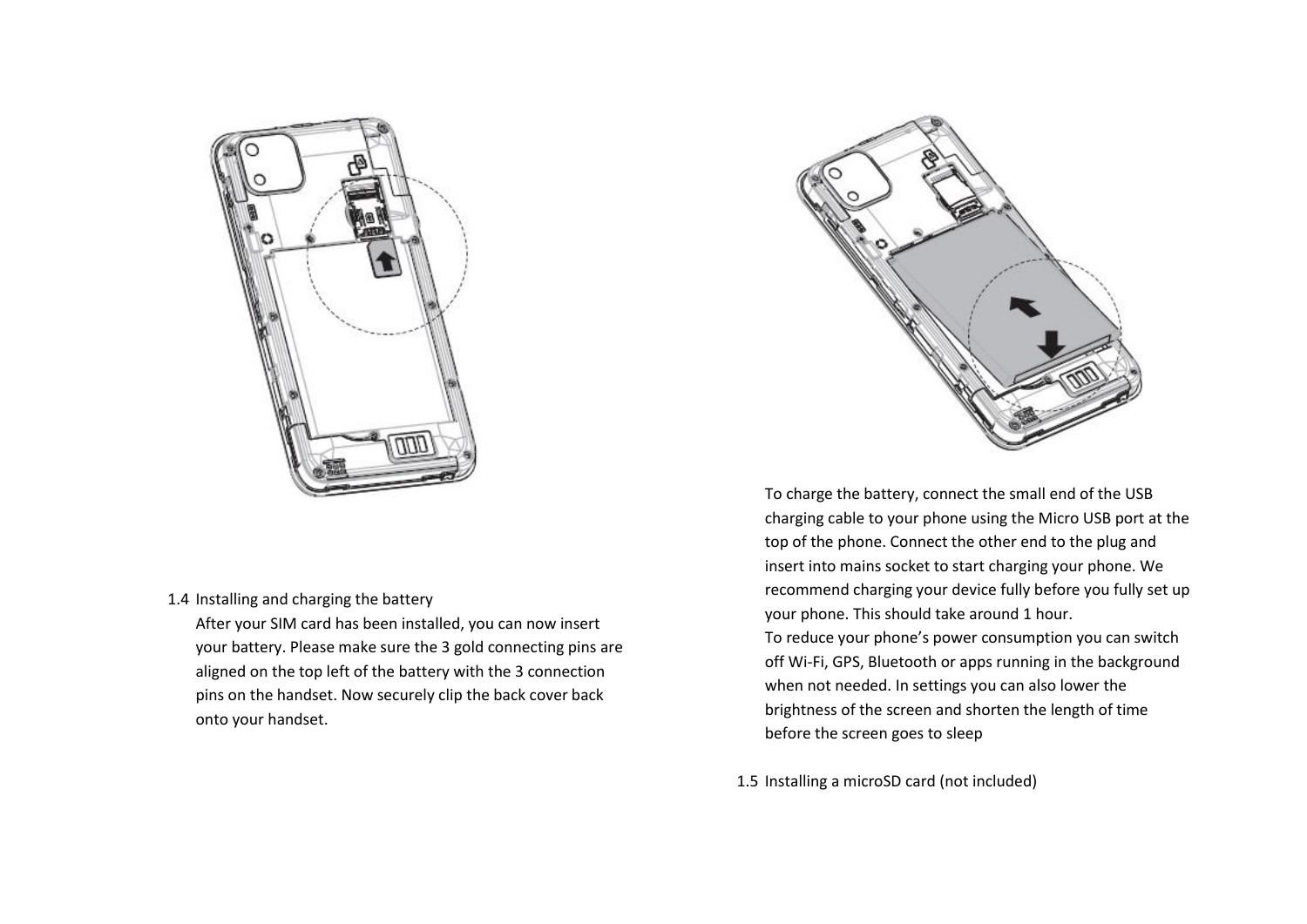Insert a microSD card as shown in the diagram below. Note some applications may require a microSD card to work and may save data on it. Therefore it is recommended you keep the microSD card installed and do not remove or replace it randomly.



- 1.6 Setting up your phone for the first time
	- The first time you power on your phone you will be asked to set language, mobile network, Wi-Fi, date and time.
	- Select the phone's language, then touch **START.**
	- Insert the SIM or press **SKIP.**
- Select a Wi-Fi network or touch **SKIP** and then continue.
- Select if you want to copy apps and data or start as new.
- Sign in with your Google account if you already have one or if you do not have an account already touch **Create a new account** or press **Skip.**
- Read Google Services and then **ACCEPT**
- Protect your phone, set the screen lock option you wish using Fingerprint only, Fingerprint and pattern/PIN/Password or select **SKIP.**

1.7 Home Screen

- Touching the **Home** button always takes you to your main Home screen and you can personalise all your Home screens by adding your favourite apps, shortcuts and widgets to them.
- Status bar: Displays notifications and status icons. Touch and drag down to open the Notification panel.
- 1.8 Using the touchscreen
	- Touch to launch applications and other functions.
	- Touch and hold for more than 2 seconds to open the control options for the current screen.
	- Touch and hold an item to be able to drag it to another location.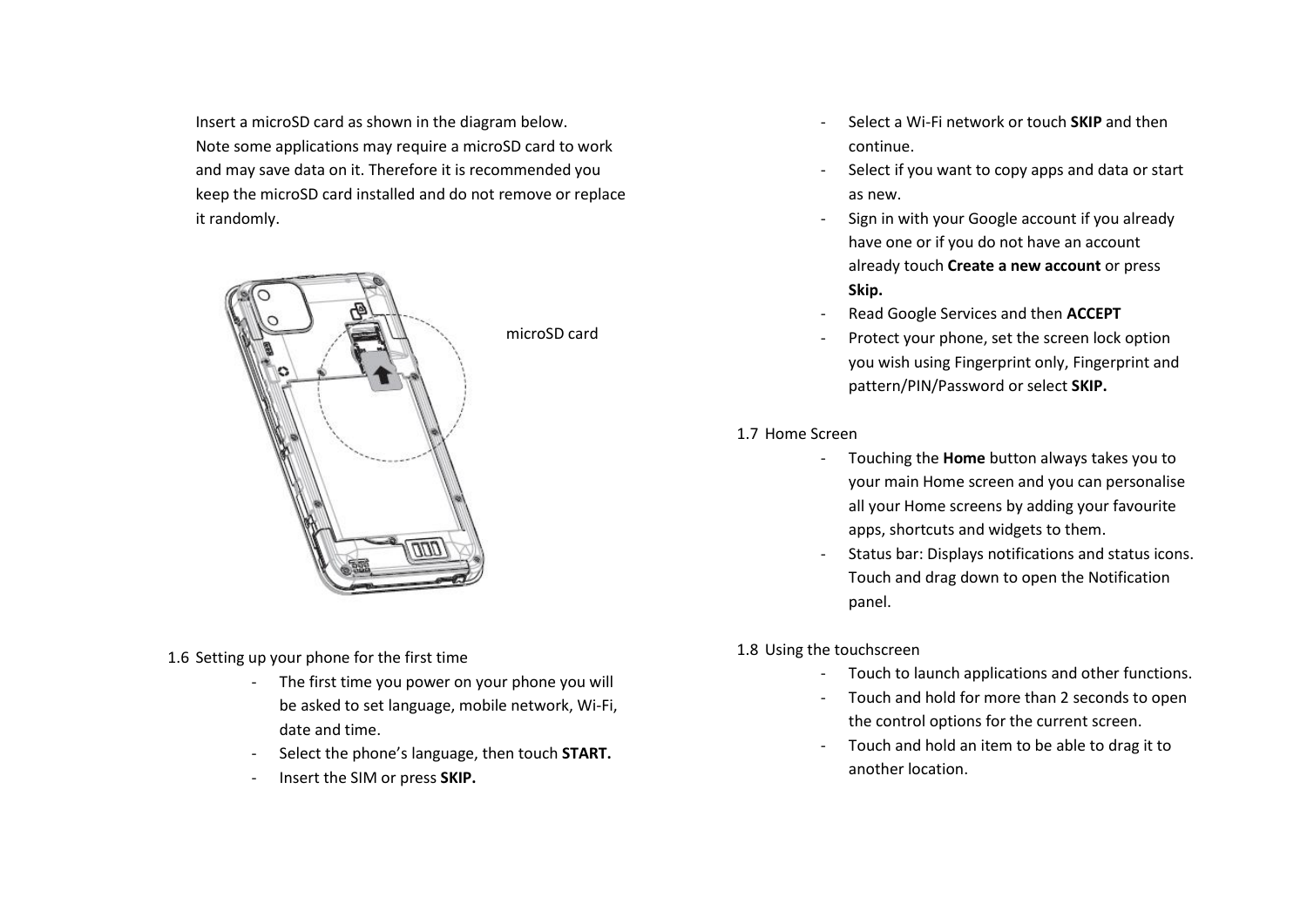- Slide / Swipe to view information, applications etc.
- Pinch / Spread to zoom in and zoom out.
- Rotate to change the screen from portrait to landscape by turning the phone sideways.

# 1.9 Lock / Unlock your screen

- Locking the phone turns the screen off and stops any unwanted actions. To lock the screen while using the phone just press the Power key.
- O - To unlock it, press the Power key, drag the icon upwards.
- You can lock your phone screen with patterns, PIN, password or Face Lock. To do this, go to **Settings > Security & Location > Screen lock**. Choose the option you would like to set following the onscreen instructions.
- For ease of use, you can unlock your phone using facial recognition by simply looking at it.
- To set-up facial recognition select **Face Lock** and follow the on-screen instructions.
- **NOTE:** Face-matching is less secure than a pattern, PIN or password. Someone who looks like you, or who has a photo or video of you maybe able to unlock your phone.
- 1.10 Using the Hard keys
- Volume keys during a call these keys will adjust the volume of the earpiece or headset. In Music/Video/Streaming mode these will adjust the media volume. These keys adjust the ringtone volume and will mute the ringtone of an incoming call.
- Power Key Press and hold, turns the phone off / on. Press to activate the lock screen / wake-up screen. Long press, displays the options: **Power off, Restart, Screenshot.**
- Alternatively long press the **Power** key and the **Volume down** key to capture a screenshot.

# 1.11 Notification panel

Pull down the Status bar to open the Notification panel. Here you can view network information, new events, shortcuts to settings.

From this panel you can quickly open and close applications, clear all notifications. Pull up from the bottom of the panel to close.

1.12 Quick Settings

Dragging down the status bar opens the Quick Settings panel. In the panel you can configure the following settings:

- Brightness.
- Check Wi-Fi settings, long press to turn Wi-Fi on or off.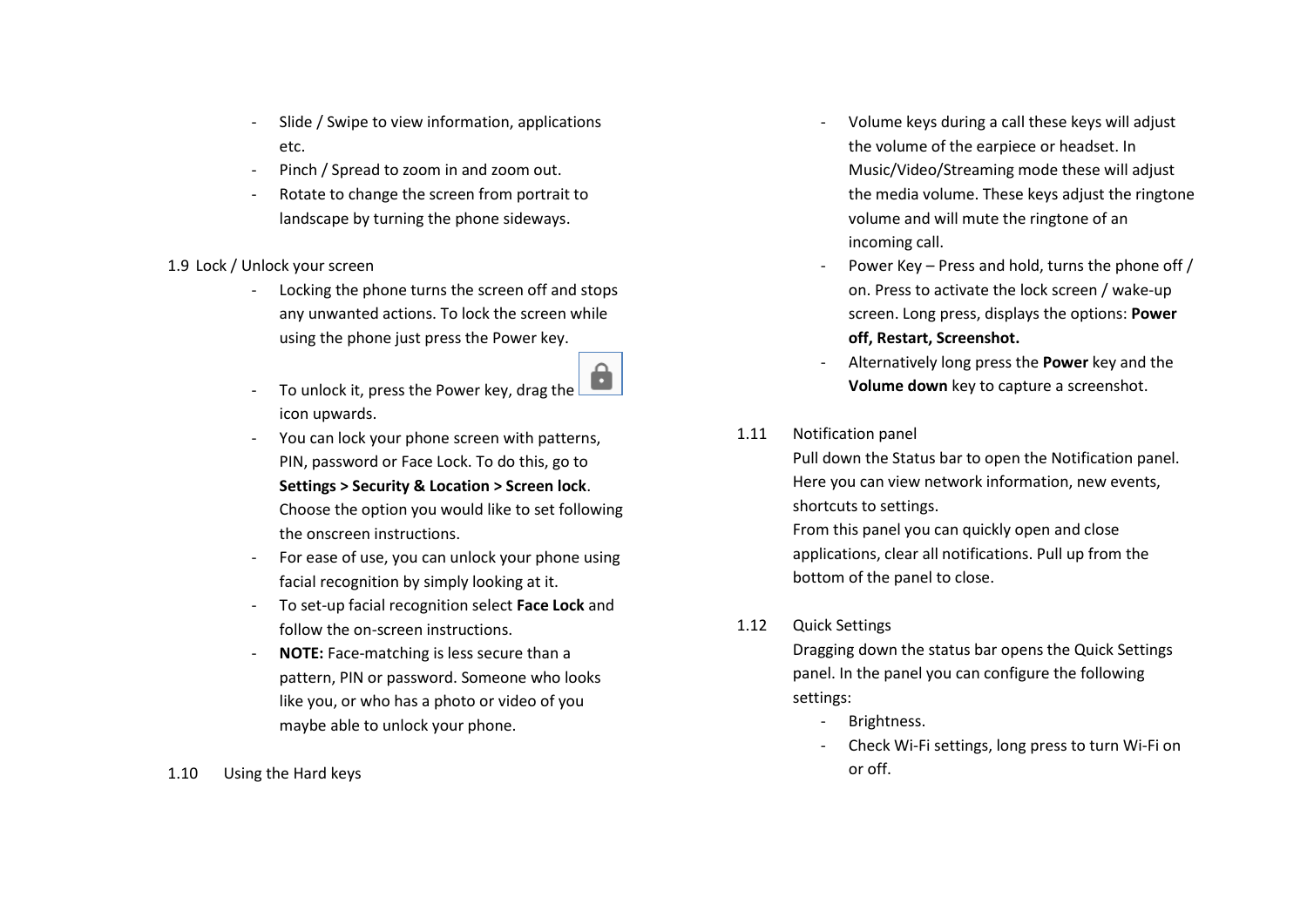- Open Bluetooth settings, long press to turn. Bluetooth on or off.
- Do not disturb.
- Turn on Wi-Fi calling.
- Turn Torchlight on/off.
- Portrait/Auto-rotate mode for screen view.
- Change Mobile data usage.
- Turn Aeroplane mode on / off.
	- If you touch the edit icon  $\mathbf{I}$  at the bottom right of the panel you can edit the settings displayed to add / remove from the Quick settings panel. Further settings available are:
- Turn Location on / off.
- Smart saving mode.
- Hotspot.
- Invert colours.
- Data saver.
- Storage.

In Quick settings panel, touch to access **Settings**.

1.13 Search bar

The phone provides a Search function which can be used to locate information within applications, the phone or the web.

# Search by text

- Touch the Search bar from the Home screen
- Enter the text/phrase you want to search for.
- Touch on the keyboard if you want to search the web.

## Search by voice

- Touch from Search bar to display a dialog screen.
- Speak the word/phrase you want to search for. A list of search results will display for you to select from.

# **2. Text Messaging, MMS & Gmail**

Your phone can create, edit and receive chat, SMS and MMS messages.

2.1 Sending a new text

To send a text to a certain phone number

- Go to the Home page and touch the Favourites tray.

- In the message list screen, touch the start chat icon to write new text / multimedia messages.

- Click "type a name, phone number, or email address" box to start the input method. Enter a phone number or name of contact or select from 'Top Contacts'.

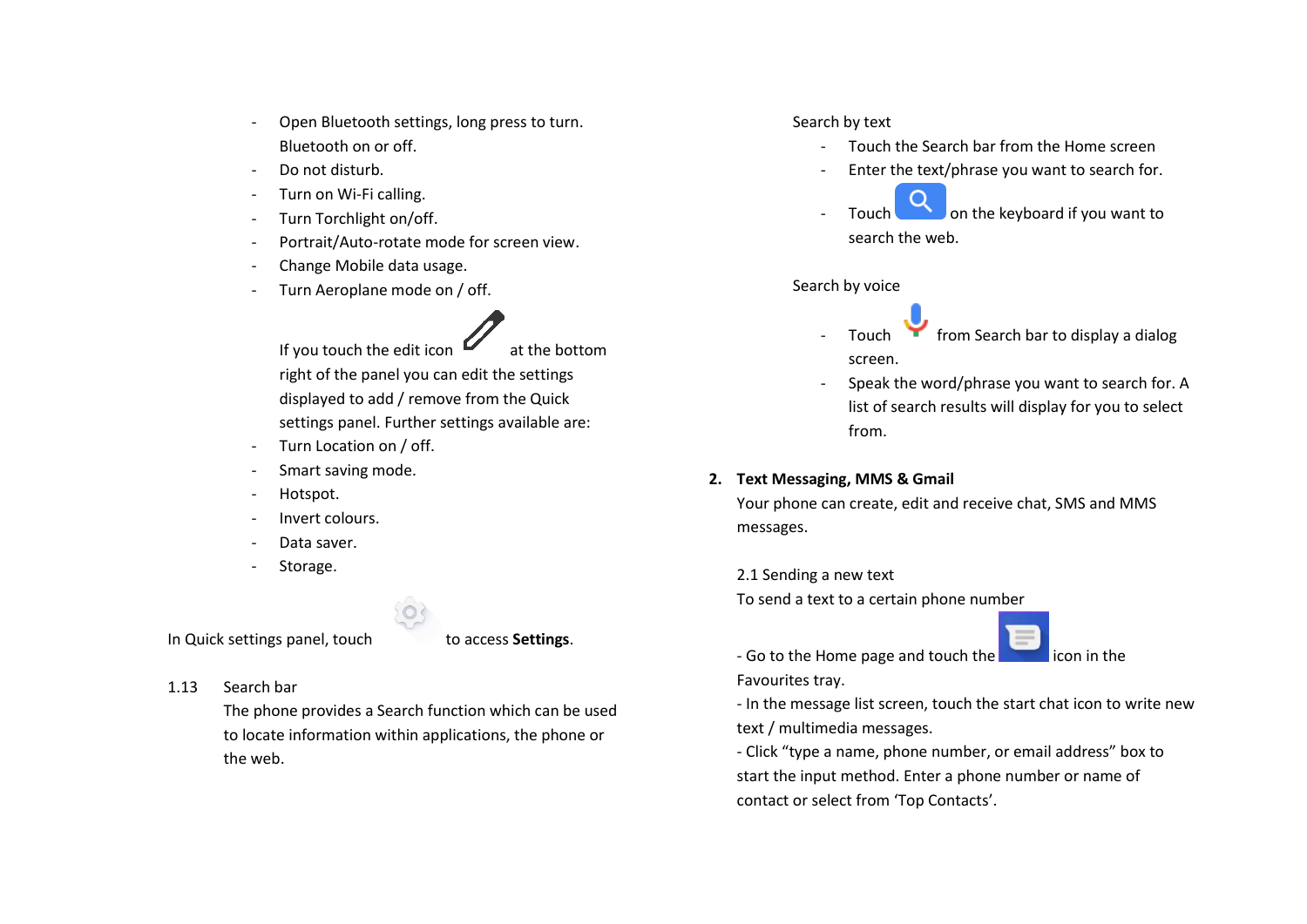- Write the information you want.

- Click the **button** and your message will be sent.

2.2 Sending a new MMS

When creating a message it will automatically default to an SMS. To send an MMS select the photo from the gallery application and touch the share icon.

- Select Messages, you will be given an option of recent conversations or select 'New message'.

- Add text to the message if required.

- Click the **button** and your MMS will be sent.

2.3 Sending messages to a group of Contacts

- In the message list screen, touch the start chat icon to write new text / multimedia messages.

- Select 'Start group conversation'.

- Click "type a name, phone number, or email address" box to start the input method. Enter group numbers in the box by manually entering the phone number or choose by contacts. - Write the information you want.

- Click the **button and your message will be sent.** If the message failed to send a red circle with an exclamation mark will appear.

When a new message arrives, an  $\Box$  icon will be shown on the

status bar as a notification. Pull down the status bar to open the Notification panel, touch the new message to open it. You can also open it via the messages application.

Messages are displayed as conversations.

To reply to a message, touch the received message to enter the

message composing screen, enter the text, then click the button.

If you long press a message in the message details screen you will be given options to archive, delete, Add to Contacts, block the selected number. If you choose to block the number you will not receive any calls or texts from this number.

2.5 Adjust message settings

In the message list screen, touch and select **Settings.** You will see the following options:

> - **Chat Features:** these settings allow you to enable chat features such as using Wi-Fi or data for messages. You can set read receipts, let others know you are typing, resend messages if undelivered. You can select to auto-download files over mobile.

2.4 Manage messages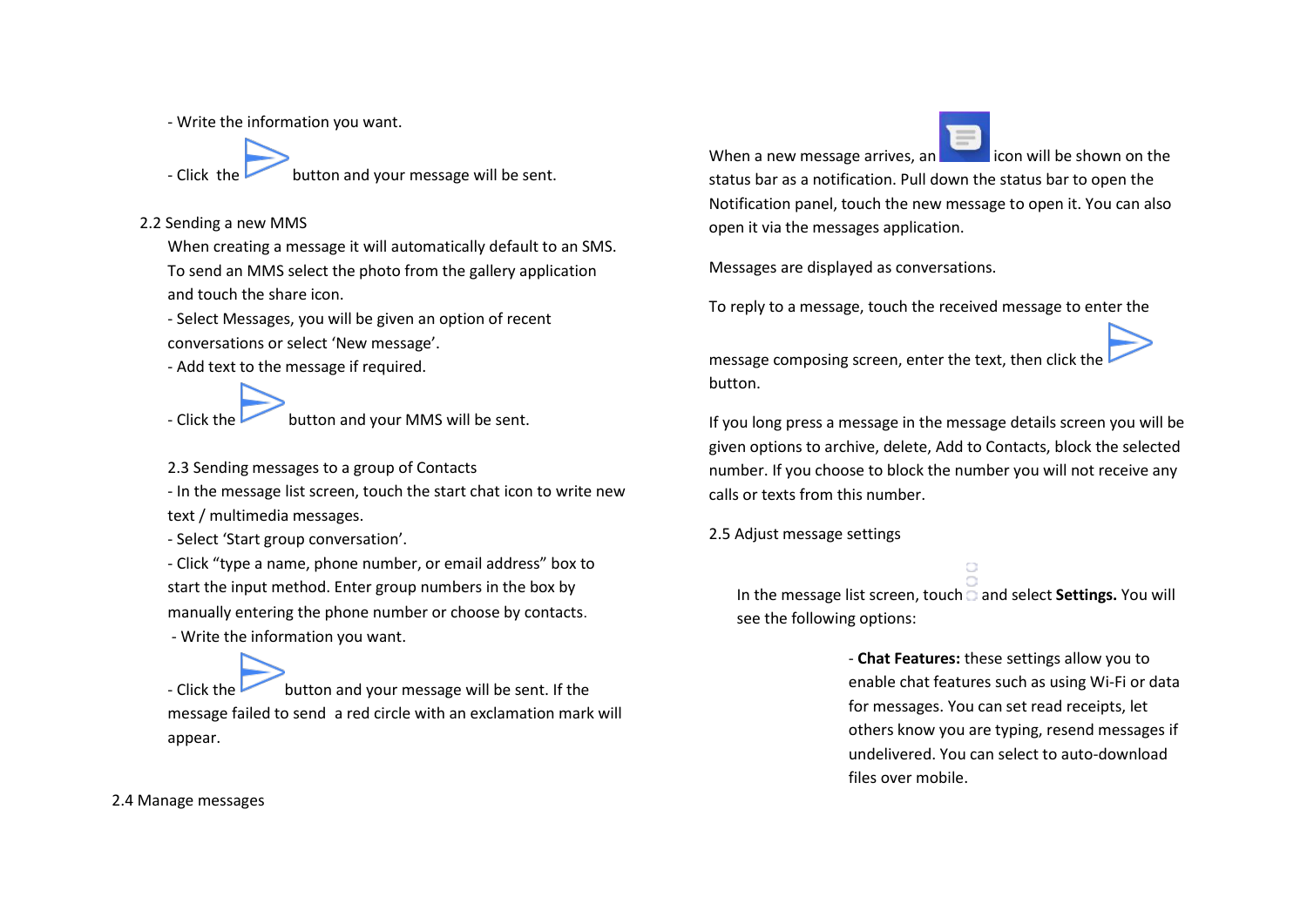- **Notifications**: Touch on/off to turn on notifications for Messages.

Other notifications: Behaviour allows you to choose the notification type for incoming messages.

Advanced: Touch to set additional settings for messages. Choose if you want to show notifications when Do Not Disturb mode is enabled.

- **Additional settings in the app**: touch to set additional settings for Messages.

- **Hear outgoing message sounds**: Touch to enable/disable to hear message sounds when you send a message.

- **Your current country**: Touch to choose your current country.

#### **Advanced:**

- **Group messaging**: Mark the checkbox to send a single message to multiple recipients. **Auto-download MMS:** Touch to enable/disable the automatic download of MMS.
- **Auto-download MMS when roaming:** Touch to enable/disable the automatic download of MMS when roaming.
- **Use simple characters:** Touch to enable/disable the use of simple characters in MMS.
- Get SMS delivery reports: Touch to enable/disable confirmation that SMS has been delivered.
- **Spam protection:** Touch to enable/disable spam protection.
- **Wireless alerts:** Touch to access wireless alert settings.
- **SIM card messages:** Touch to view messages on SIM card.
- **Phone number:** Show your phone number.

## 2.6 Gmail set-up

The first time you set up your phone, you can choose to use an existing Gmail account or to create a new Email account. Gmail is configured when you first set up your phone and can be automatically synchronised with your Gmail account on the internet. Each email and its replies will be grouped in your inbox as single conversations.

You can activate or edit existing e-mail accounts as well as create a new e-mail account.

To set up a new Gmail account or another email account you need to access the Gmail app, touch the Application tab and select > **Gmail**

You are provided with the option to **Add another email address.** You can add or set-up external email accounts, some options are already provided **Google, Outlook, Hotmail and Live, Yahoo, Exchange and Office 365** or **other.** When you have completed the steps to add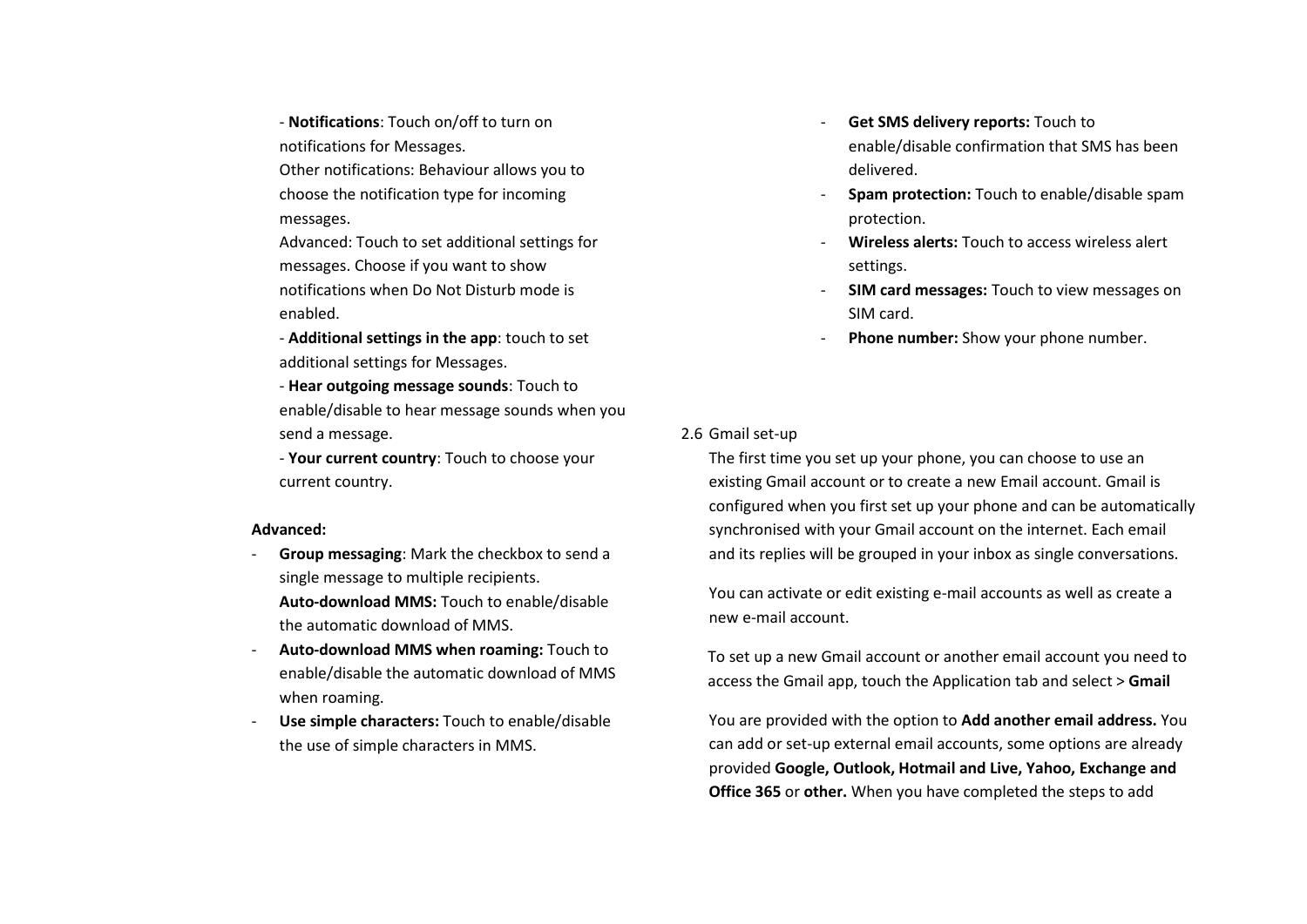another email account you are able to switch to another account by touching the account name from the Inbox screen.

- 2.7 Sending an email.
	- Touch the pen icon from the Inbox screen.
	- Enter the recipients email address in the **To** field.
	- If required, touch the popup menu (down arrow) icon **Add**

# **Cc/Bcc.**

- Enter the subject and the content of the message.
- Touch the paperclip icon to add an attachment.
- When finished press the send icon to send the email.

- To add a signature to emails, touch the  $\overline{\circ}$  icon, touch **Settings** from the Inbox, choose an account, then select **Mobile Signature.**

2.8 Receive and read emails

When you receive a new email you will get a notification by either a ringtone or vibration and an icon will be displayed on the Status bar. Drag down the Status bar to display the Notification panel. Select the new email to view it. You can also view the email via the Gmail app.

# **3 Phone Calls**

3.1 Making a call

To make a call when the phone is active, go to the Home



screen and touch the phone  $\Box$  icon in the Favourites

tray. Enter the phone number you want into the dial pad directly by touching the dial pad in the centre or bottom right

of the screen or select contact from **Favourites**, **Recent, Contacts** by touching tabs, then touch (phone icon) to activate the call.

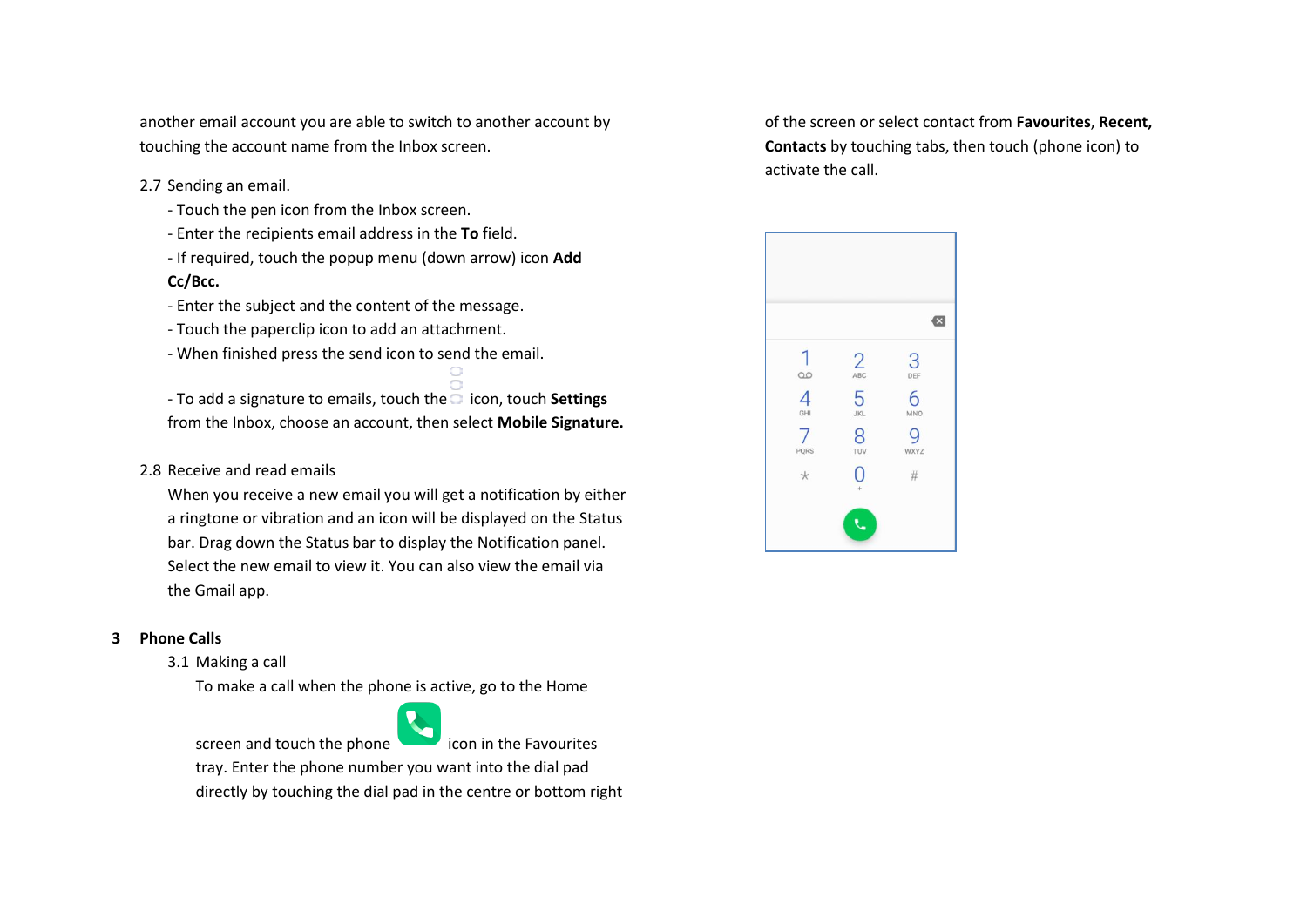

The number you enter can be saved to **Contacts** by touching the **"Create new contact" or "Add to a contact"** option. You can send an SMS to the number if you want.

If you make a mistake, you can delete any incorrect digits by touching the "backspace" button.

To finish a call touch the "hang up" button.

Every number called and received will be stored in the phone's call log. All numbers in the call log can be dialled by clicking the "dial" button on the right side of the screen.

When the number list is shown you can click on a number to see options to **Create a new contact**, **Add to a contact, Send a** 

**message, Block number, Call details**. If you touch Call details you can Copy, Edit, Delete the number.

To make an **International Call** long press 0 to enter "+", then enter the international country prefix code followed by the full phone number, then touch the dial to make the call.

If your phone has network coverage dial the emergency number and touch dial to make an emergency call. This will work even if the phone does not have a SIM card.

3.2 Answering or rejecting a call

When you receive a call touch **ANSWER** to answer the call or **DECLINE** to reject the call. If your phone screen is locked when you receive a call swipe up to answer the call.

Swipe the icon in the lower left corner to decline the call with a message. The call will not be answered and the caller will receive a corresponding text message.

To mute incoming calls, press the **Volume up/down** key.

3.3 Calling Voicemail

Voicemail is a service provided by your network operator. To

set your voicemail number touch the  $\overline{\Box}$  key, then touch **Settings > Voicemail > Advanced settings** and touch **Setup.**  To listen to your voicemail long press "1" on **Phone** tab.

3.4 During a call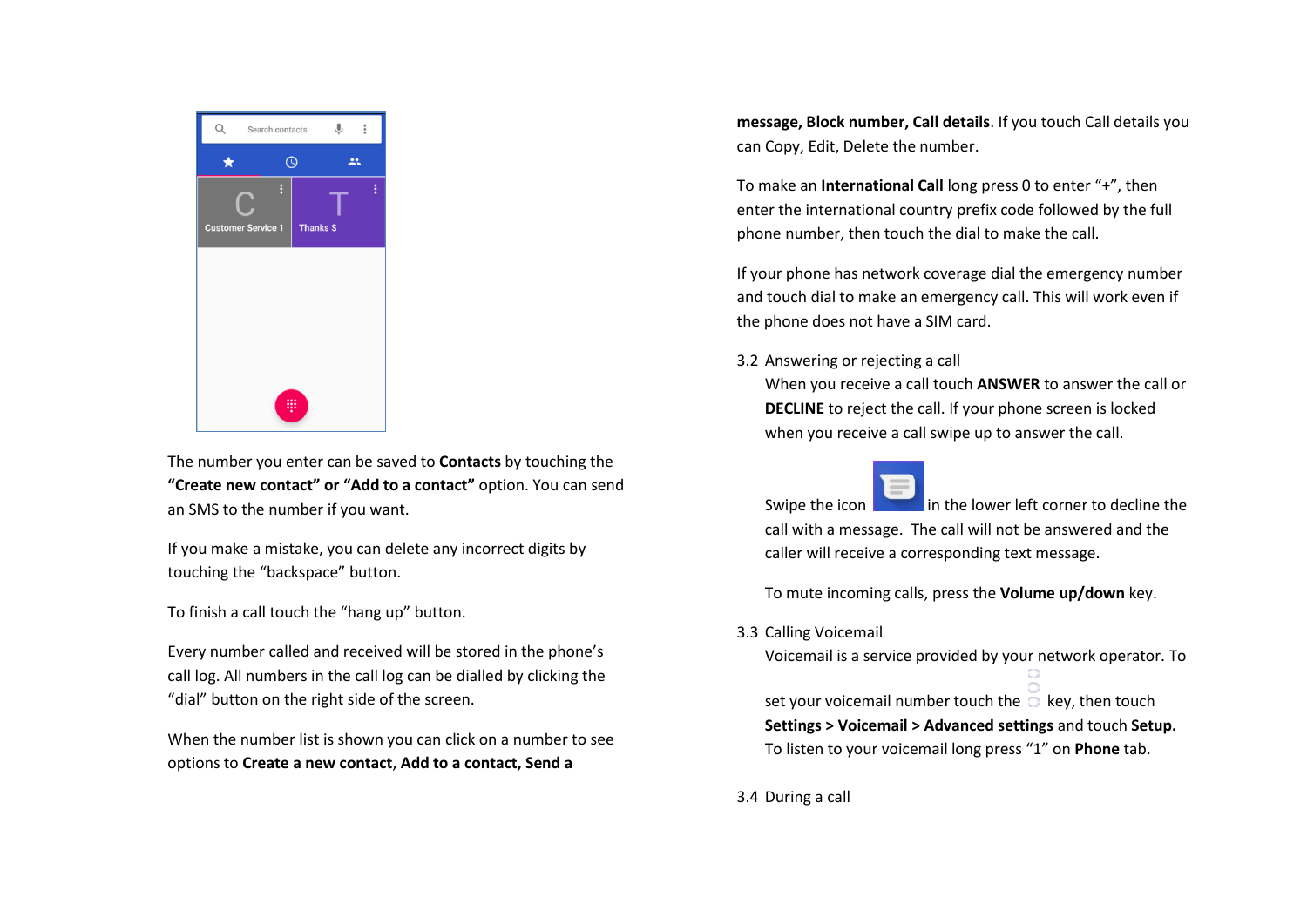Your phone has a proximity sensor and using the distance between the phone and the body it will automatically adjust the backlight.

During a call the backlight will turn off automatically, which could save batteries and prevent inadvertent touching of keys on the phone.

To adjust the volume during a call, press the **Volume up/down** key.

3.5 Managing a two-way call and conference call

Your phone can manage multiple calls at the same time. Please note your network operator needs to support two-way and conference calling features.

You can set up a conference call by clicking on Add call and dial another call or if receive another call, the phone will default and open "call waiting".

Telephone recording during a call, Click Call recording to record the call.

3.6 Call Settings

From the Phone screen, touch the key and select **Settings**. The following options are available:

- **Display options**: Touch to sort contacts display by First name or Last name.

 $\bigcirc$ 

- **Quick responses**: Touch to edit the quick response text messages which will be used when you reject a call with messages.
- **Calls**: Touch to set Fixed Dialling Number (Operator dependent), Touch enable/disable Wi-Fi calling, Touch enable/disable video calling. Call forwarding options when you are busy, not able to answer or unreachable. Call barring and Additional Settings
- **Voicemai**l: Touch to set voicemail number and voicemail notifications when a voicemail is received.
- **Accessibility**: Touch to enable/disable hearing-aid compatibility.
- **Call Recording**: Touch to enable/disable automatic recording.
- **Flip to silence call**: Touch to activate this feature.
- **Fast dial settings**: Choose the fast dial settings you want.
- **Prompts for call connection**: Touch to activate vibration feedback for outgoing calls and upon call disconnection.
- **Fade-in ringer**: Touch to enable this feature.

Other options available when you touch  $\overline{a}$  in the phone screen are:

- **Call history:** Displays recent calls made from the phone application.
- **Call Blocking**: Touch to add the number of contacts you don't want to receive by phone or text message. See the numbers you have blocked.
- **4. Contacts**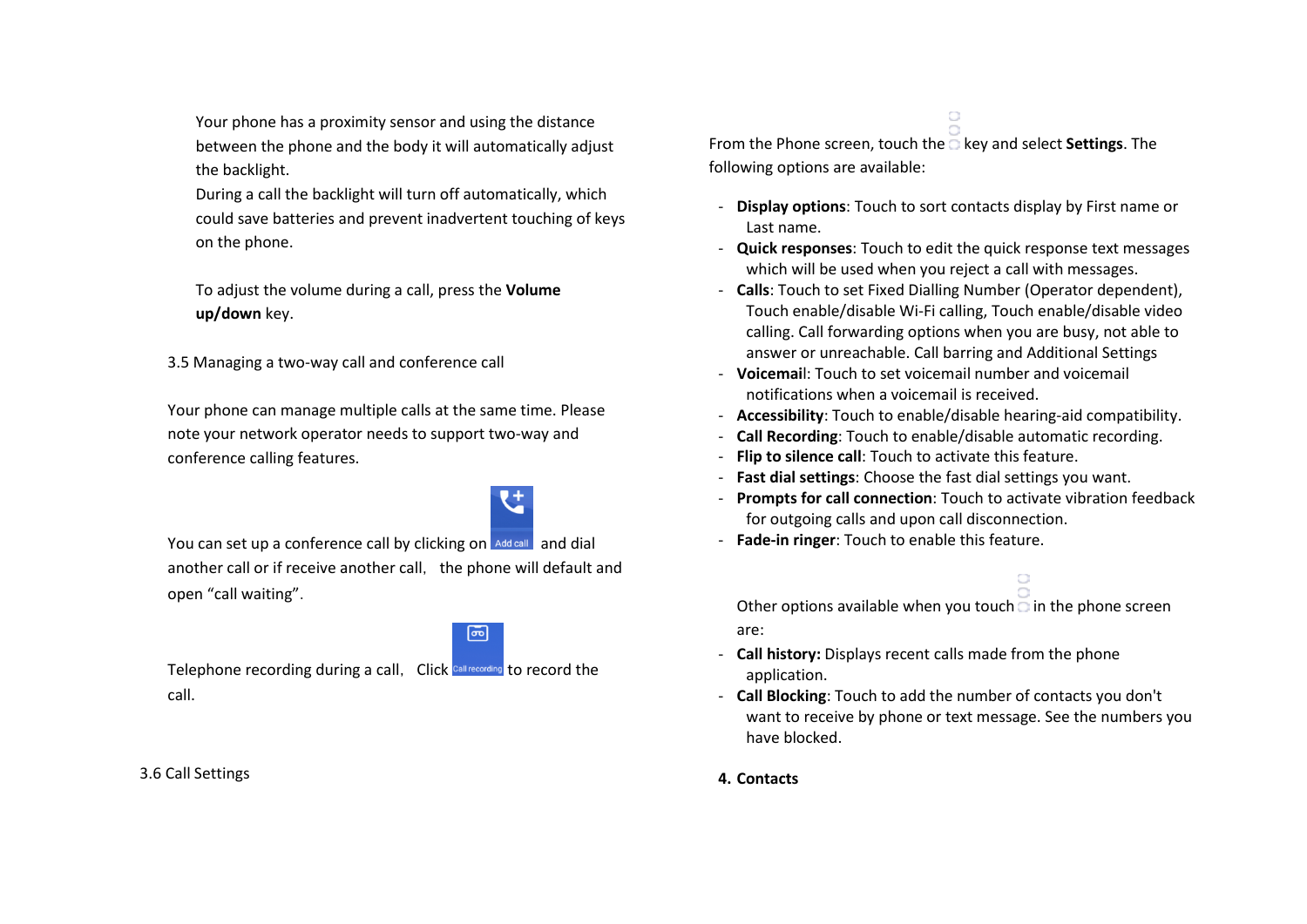You can view and create contacts on your phone and synchronise these with your Gmail contacts or other apps or on your phone.

# 4.1 View your Contacts

To access the **Contacts** app, touch the Application tab and

select > **Contacts .** 

The default setting will display your mobile phone contacts and SIM card contacts.

# 4.2 Adding a Contact

Touch the Application tab on the Home screen, select



**Contacts, then touch the intermal icon in the contact list to** create a new contact. The first time you do this you will be prompted to select a default account for new contacts: **Google account, Phone** or **SIM card. To add a contact to favourites, you can touch a contact to favourites, you can touch a contact to favourites, you can touch a contact to** 

| $\overline{2}$ $\overline{2}$ | <b>EA 4 89%</b> 3:04 PM    |                      |  |
|-------------------------------|----------------------------|----------------------|--|
| x                             | <b>Create new contact</b>  | <b>SAVE</b>          |  |
|                               |                            |                      |  |
|                               |                            | $\overline{\bullet}$ |  |
| □                             | Saving to<br>Phone contact |                      |  |
| ≗                             | First name                 |                      |  |
|                               | Last name                  |                      |  |
|                               | Phone                      |                      |  |
|                               | Mobile                     |                      |  |
|                               | Email                      |                      |  |
|                               |                            |                      |  |

view details then touch the "star" key to add the contact to your favourites. To remove a contact from favourites, touch the "star" key on the contact details screen.

# 4.3 Editing Contacts

To edit contact information touch the pencil icon in the contact details screen. When finished touch **SAVE.**

4.4 Importing, exporting and sharing contacts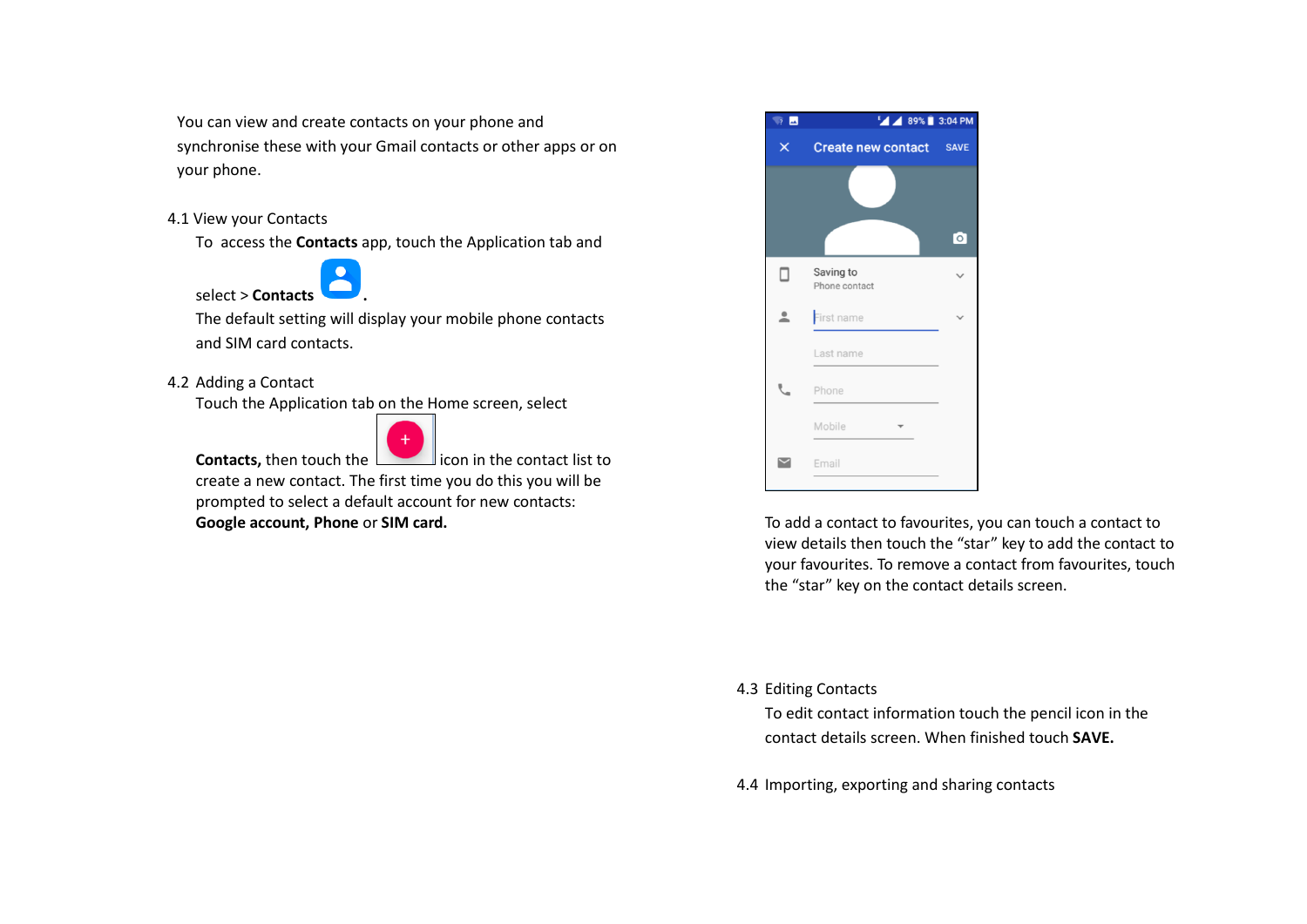In the Contact display, click on the Menu button , touch **Settings** then touch **Import/Export contacts** to import/export contacts from/to your SIM card, Phone, Accounts, Internal storage etc.

To import / export a single contact from / to your SIM card. Choose an account and SIM card, select the contact you want and touch **OK** to confirm.

To import/export all contacts from/to your SIM card, choose an account, select SIM card, touch **Select all** and touch **OK** to confirm.

You can share a single contact or multiple contacts with others via Bluetooth, Gmail etc. To do this touch a contact 0.

you want to share, touch and **Share.** Select how you wish to share the contact via **Messages, Gmail, Bluetooth** or other.

|              |                                                        | $\frac{1}{2}$ $\frac{1}{2}$ H <sup>+</sup>   E   92% 14:13<br>$\blacksquare$ |  |
|--------------|--------------------------------------------------------|------------------------------------------------------------------------------|--|
| Lab.         | <b><i></i> <del>↑ ▼</del></b> н+ .ill ε .ill 93% 14:11 | <b>Settings</b><br>$\leftarrow$                                              |  |
| Θ            | <b>Contacts</b>                                        | <b>A E BENT MAIL BURN AND RIVE</b>                                           |  |
| $\checkmark$ | <b>Labels</b>                                          | Cort by                                                                      |  |
|              | gh                                                     | Import/Export contacts                                                       |  |
| $\mathrm{+}$ | <b>Create label</b>                                    | Copy to                                                                      |  |
| Accounts     |                                                        | Import from .vcf file                                                        |  |
|              | <b>Phone</b>                                           | Export to .vcf file                                                          |  |
| 困            | SIM <sub>1</sub>                                       | Share visible contacts                                                       |  |
| 囲            | SIM <sub>2</sub>                                       |                                                                              |  |
|              | <b>Settings</b>                                        | <b>Send contacts by Messaging</b>                                            |  |
|              |                                                        | <b>SIM capacity</b>                                                          |  |

4.5 Displaying contacts

You can decide which group of contacts you want to display

in the Contact list. Touch the Menu key then touch **Settings,** then **Contacts to display** from the Contacts list screen, then you can choose which contacts to display.

4.6 Synchronising contacts in multiple accounts

Contacts, data and other information can be synchronised across multiple accounts depending on the apps installed on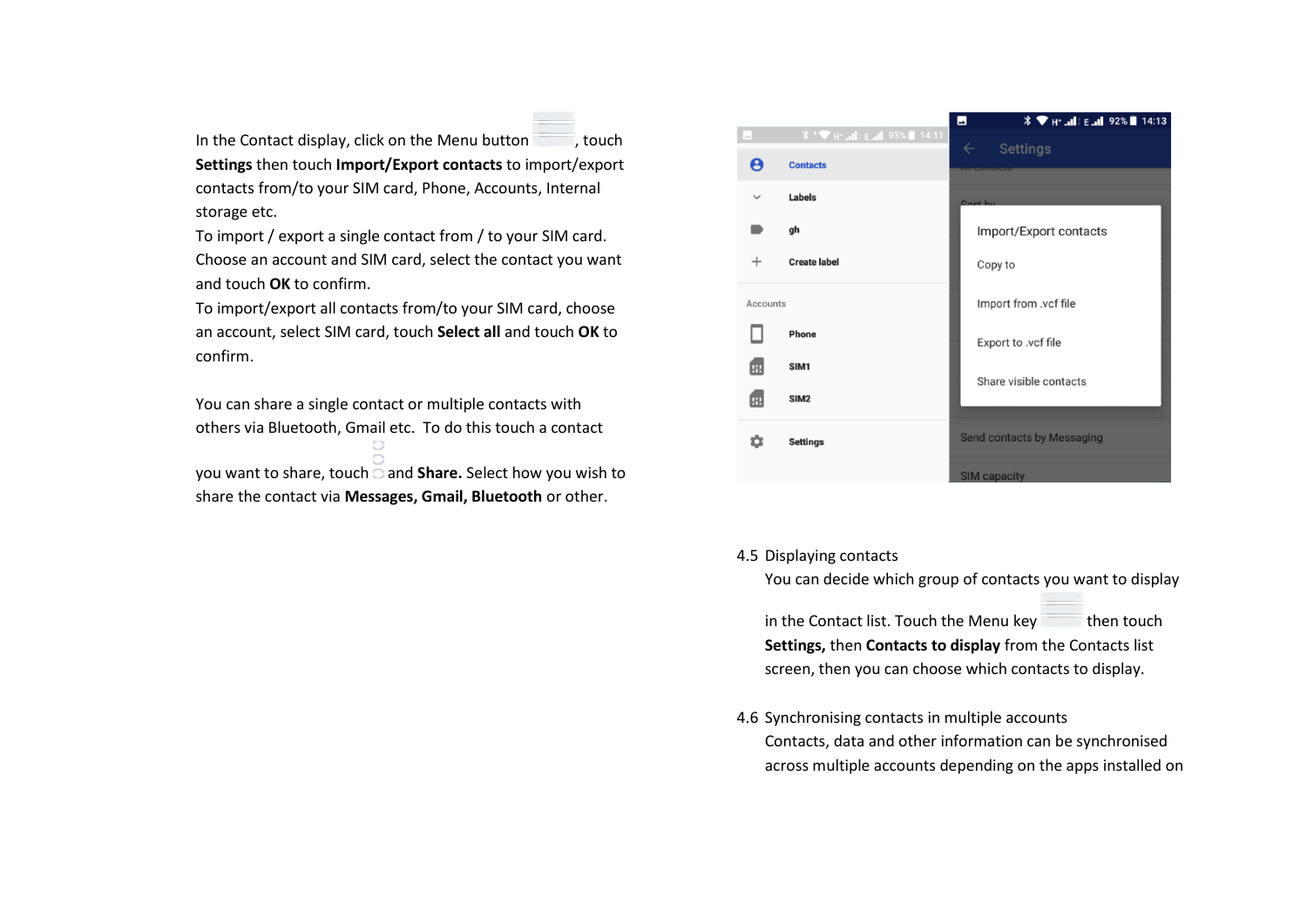your phone. To add an account touch **in the culture** icon on the Quick Settings bar to get to **Settings,** then touch **Accounts.** Select the account you are adding such as Google, Exchange. As with other account set-ups you will need to enter information such as username, password etc.

You can remove an account and all associated information from the phone. Open the **Settings** screen, touch the account you wish to delete then touch **REMOVE ACCOUNT** to confirm.

You can synchronise an account on **Accounts** screen, touch

beside Automatically sync data.

# **5 Wi-Fi**

You can connect to the internet when your phone is in range of a wireless network. Wi-Fi can be used on your phone even if a SIM card is not inserted.

- 5.1 Turn Wi-Fi on and add a Wi-Fi network
	- Touch the settings button in **Quick Settings** to go to the Settings menu, then touch **Network & Internet > Wi-Fi.**
	- **-** Touch the button to turn on/off Wi-Fi.
	- **-** Turn on Wi-Fi: information regarding all nearby detected networks is displayed in the Wi-Fi networks section.

The symbol will show when there are open available networks to connect to.

**-** Touch a Wi-Fi network to connect to it. If the network is secure you will be asked for the password (or other security information, contact the network provider for these details). When you are finished touch **"Connect".** When successfully connected you will



Unless you choose to forget the network, your phone will search automatically for your saved Wi-Fi networks when you are in range.

# 5.2 Connecting to other Wi-Fi networks

In the Network & Internet menu, touch **Wi-Fi**. The connected Wi-Fi network will show on the Wi-Fi network list. Touch **Saved networks** to see other networks you have previously connected to and touch to select to change and connect to that network. Touching **Add network** enables you to add Wi-Fi network settings manually.

# 5.3 To forget a Wi-Fi network

Turn on Wi-Fi. In the Wi-Fi screen long press the name of the saved network. Touch **Forget**.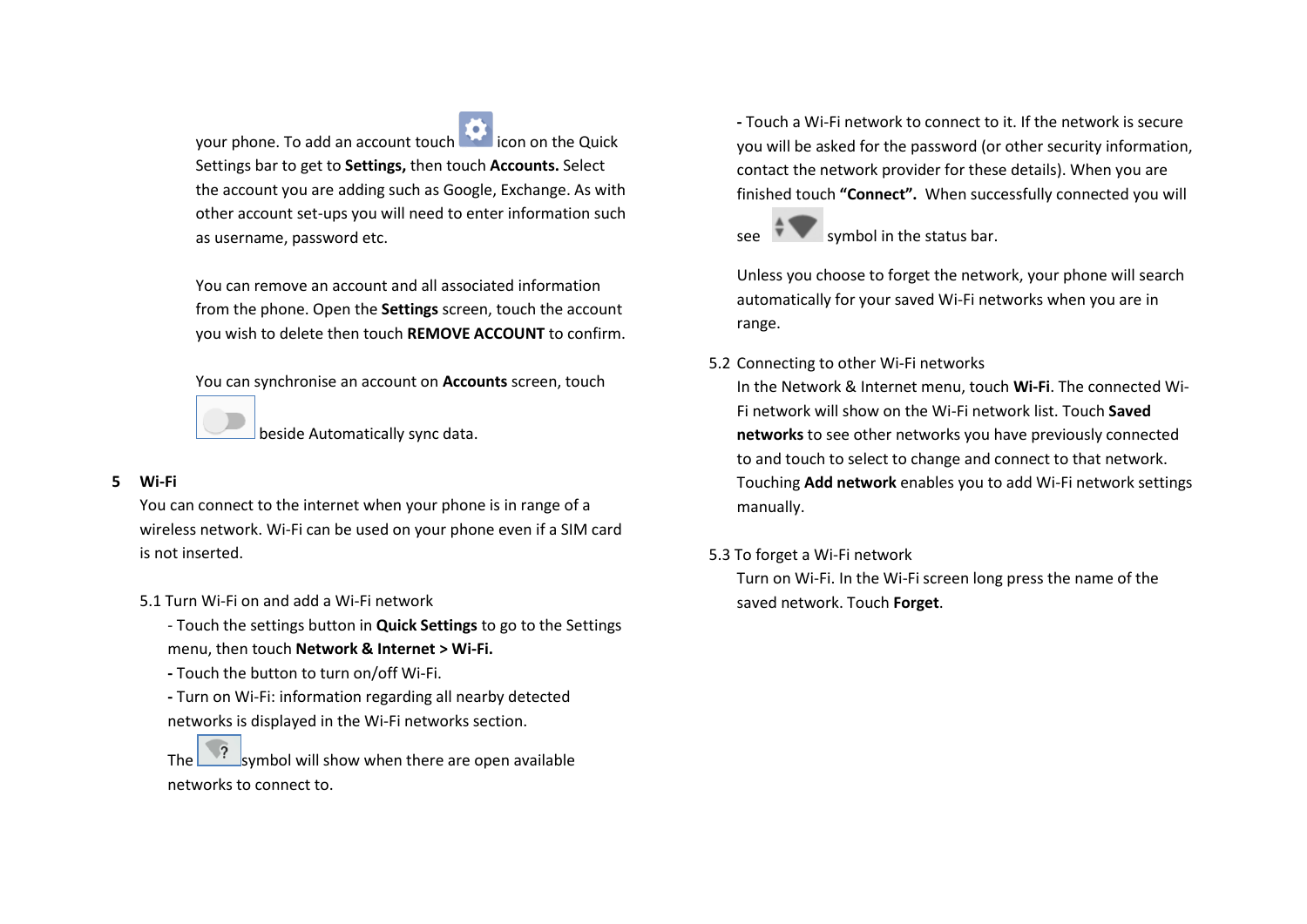

# **6. Bluetooth**

Bluetooth is a short-range wireless communication technology that you can use to exchange data or to connect to other Bluetooth devices for various uses.

To access the Bluetooth function touch the **interest in the Quick** settings bar to get to **Settings**, then touch **Connected devices**. Your device and other available ones will be displayed in the list.

6.1 Turn on Bluetooth

In the **Connected devices** option of **Settings**, select **Pair new device** and the Bluetooth phone function will turn itself on. Alternatively you can turn Bluetooth on via the **Quick settings** bar from the home screen by touching the Bluetooth button. You can name your phone to make it easier to recognise. This name will be visible to others. To do this select **Pair new device,** touch **Device name,** you will see a pop up which enables you to delete the existing name and rename the device.

6.2 Pair or Connect your phone with a Bluetooth device

- To exchange data with another device you need to first turn Bluetooth on and pair your phone with the Bluetooth device that you wish to exchange data with.
- Touch **Pair new device**, all available devices found will show in the list.
- Touch a device you wish to pair with. Note generally devices need a password to pair, sometimes this can be set to a default of '0000'
- A dialogue box will pop up, touch **PAIR** to confirm
- If pairing is successful your phone connects to the device. The
	- 洮 will show in the Status bar.
	- 6.3 Disconnect / unpair from a Bluetooth device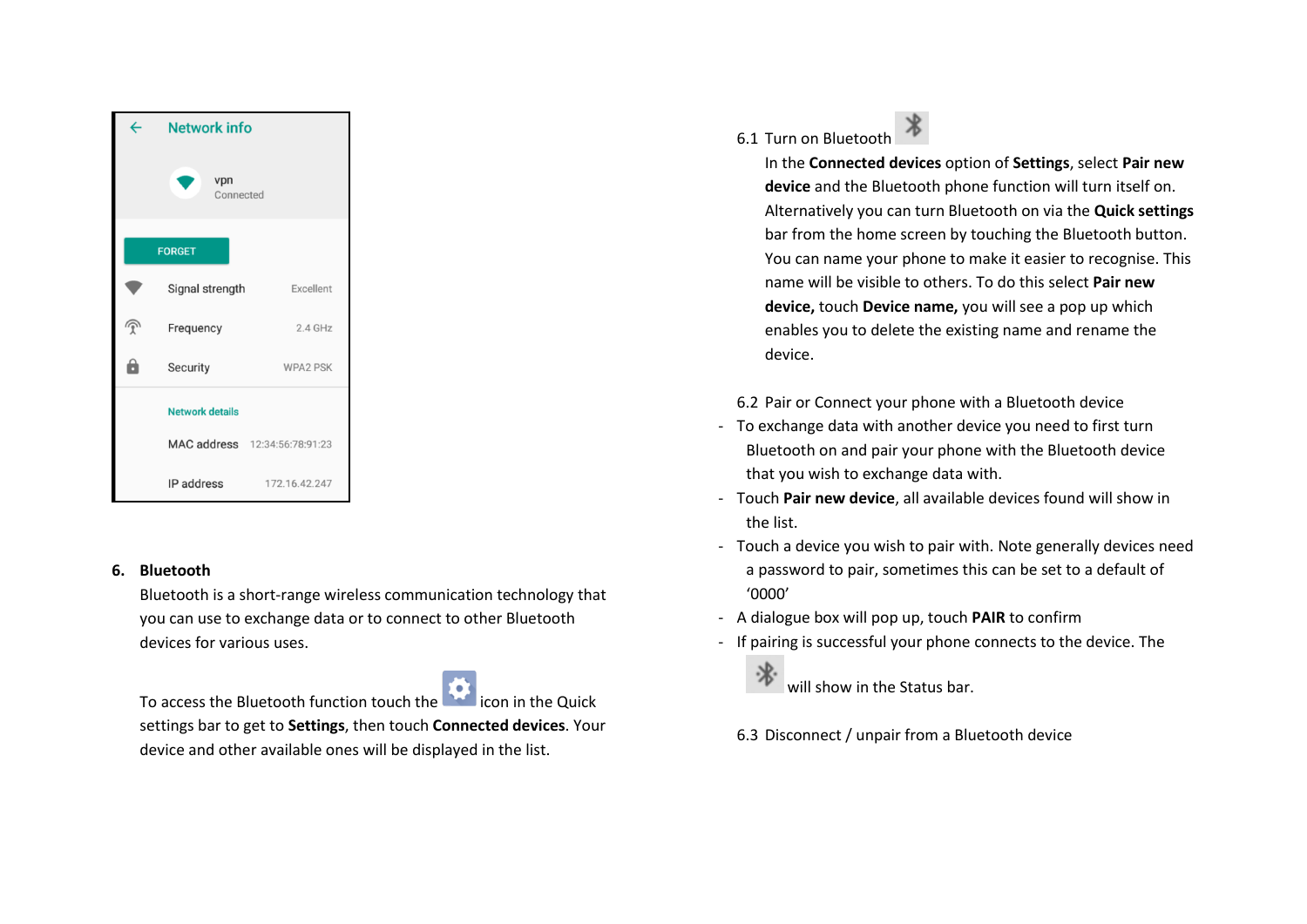- Touch it is icon after the device you want to unpair and touch **FORGET.**

## 7. **Connecting to a Computer via USB**

With a USB cable you can transfer media files such as music and photographs and other files between your phone and a computer. To do this you need to set your phone as a drive.

- Connect the phone to the computer with a USB cable. A notification icon will appear in the status bar that the USB is connected.

- Open the Notification panel and select **Media device (MTP)** option. The phone is now connected as a media device to your computer.

To locate data you have transferred or downloaded in the internal storage touch the Application tab from the Home screen to open the apps list.

- Touch **Files**. All data you have downloaded is stored in Files, where you can view media files (videos, photos, music and others), rename files, install apps onto your phone, etc.

#### **8. Calendar**

The calendar application can be used to keep track of meetings, appointments and events. To access this function, touch the Application tab from the Home screen, then touch **Calendar.**

8.1 Viewing Mode

Once you are in the calendar program, click on . This will display Schedule and 4 options for viewing mode Day, 3-Days, Week and Month. The search option allows you to enter a schedule keyword in the search box and it will search the calendar for this item



#### 8.2 To create a new event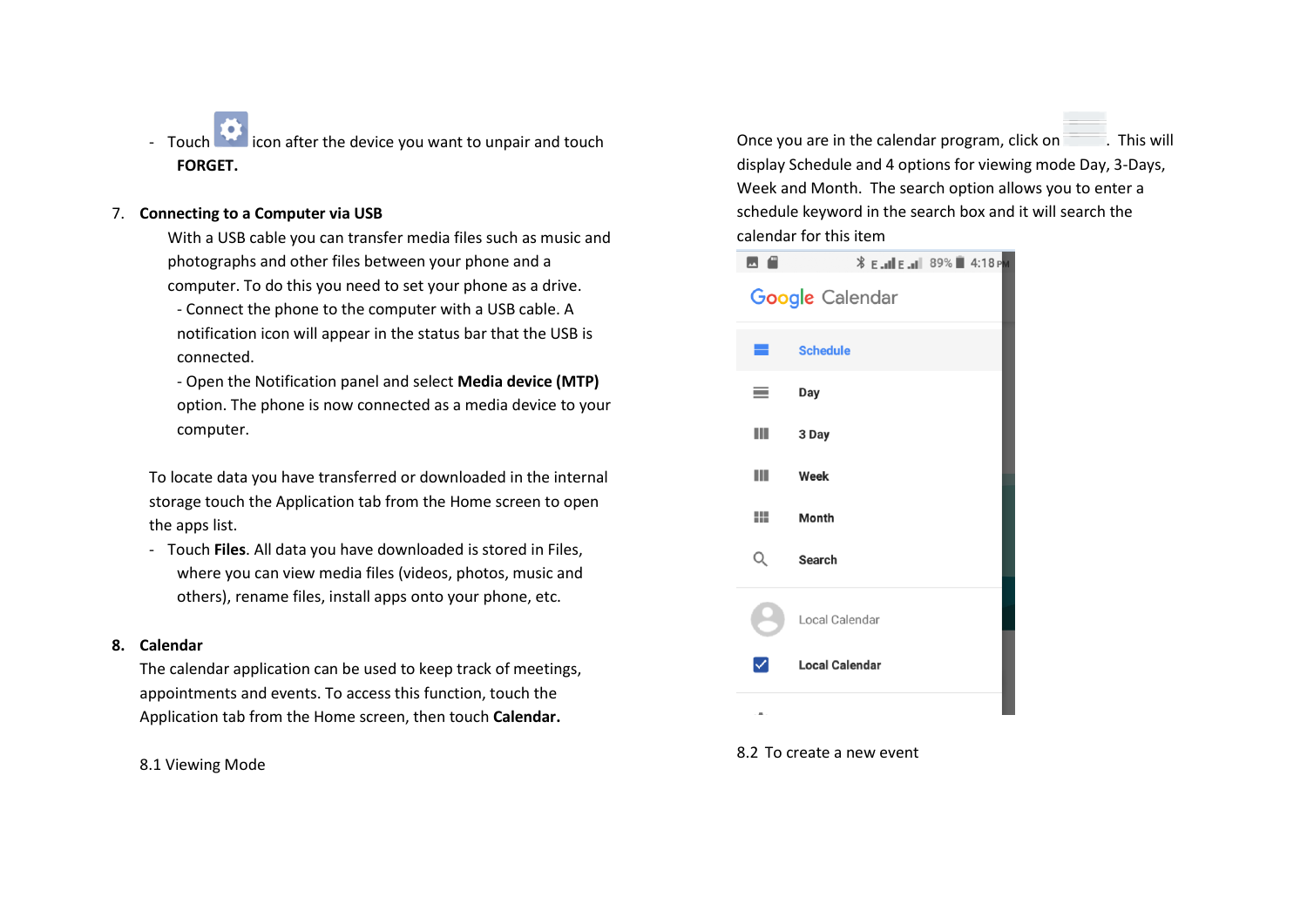Touch and choose **Goal, Reminder** or **Event**. Complete the information required. You can set for 'All-day' if required. When finished touch **Save** at the top of the screen.

Note before you can add an event you must have at least one Calendar account.

| 困◑▣                |                    | <b><i>\</i> F</b> 100% <b>D</b> 11:23 AM |  |  |  |
|--------------------|--------------------|------------------------------------------|--|--|--|
| ×                  |                    | <b>SAVE</b>                              |  |  |  |
| <b>Enter title</b> |                    |                                          |  |  |  |
| $_{\odot}$         | All-day            |                                          |  |  |  |
|                    | Tue, Apr 24, 2018  | 11:30 AM                                 |  |  |  |
|                    | Tue, Apr 24, 2018  | 12:30 PM                                 |  |  |  |
|                    | More options       |                                          |  |  |  |
| О                  | Add location       |                                          |  |  |  |
| n                  | Add a notification |                                          |  |  |  |
|                    | Invite people      |                                          |  |  |  |
|                    | Add note           |                                          |  |  |  |

To delete or edit an event touch the pen icon and edit the event or touch  $\bigcirc$ 

and select **Delete** to delete an event.

Event reminders will show if set for an event as a notification in the Status bar when the time arrives.

**9 Clock**

Your phone has a built-in Clock. To access this touch the Application



tab from the Home screen then touch **Clock .** Within this app

you can set a timer and stopwatch.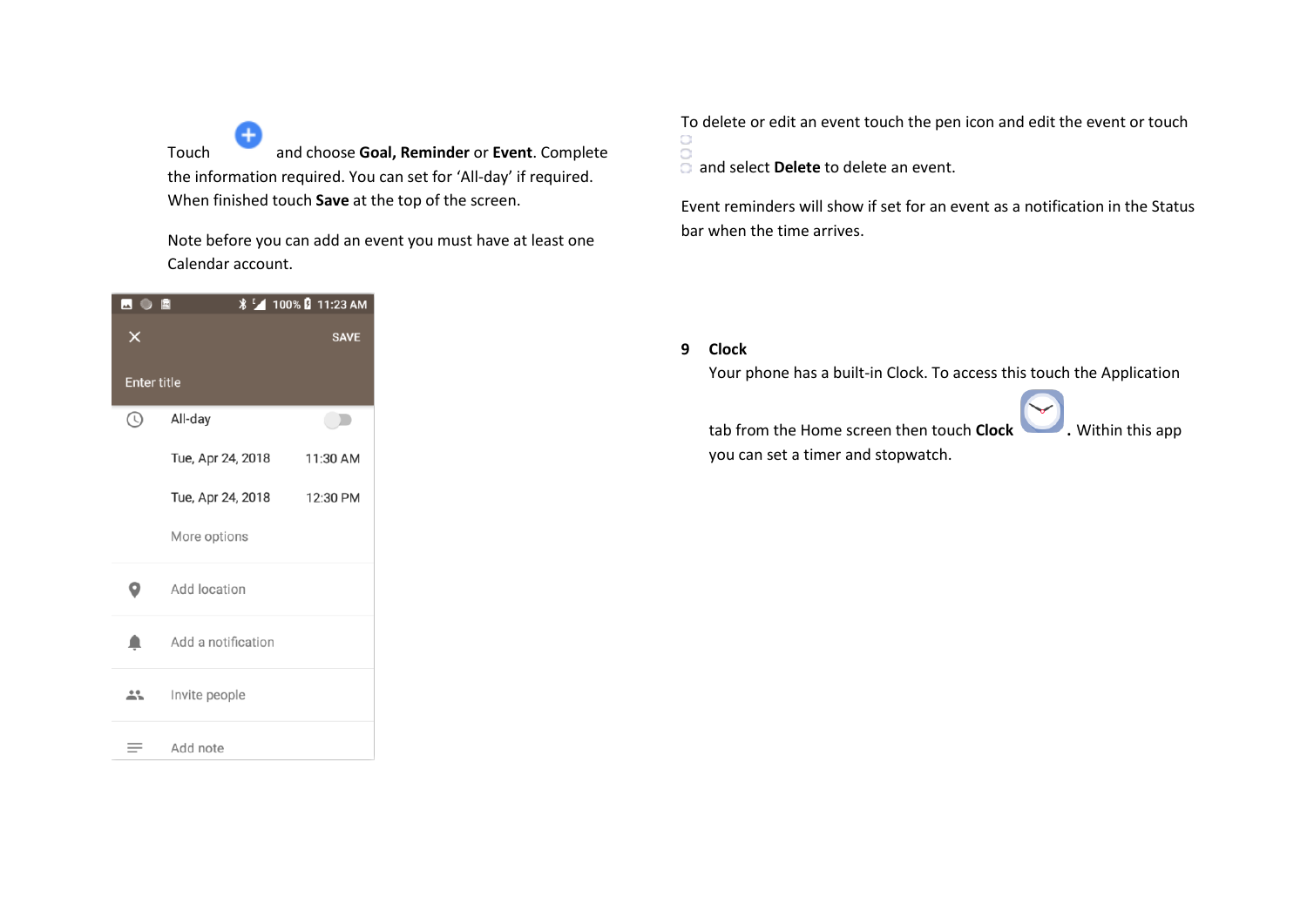

9.1 Alarm

Touch to add or set an alarm.

From the Alarm screen touch to add a new alarm. You will see the following options:

- **Time:** Set the time for your alarm. Touch next to the time you have set to turn the alarm of/off.
- **Repeat**: Mark the checkbox to set a repeat mode, select the days you want the alarm to be repeated.
- **Ringtone**: Touch to select an alarm ringtone.
- **Vibrate**: Mark the checkbox to set vibrate.
- **Label:** Touch to set a name for the alarm.
- Touch **Silence after 10 minutes** to enable this feature
- Touch the **Trash bin** to delete the alarm

To adjust alarm settings touch **Settings** from the  $\overline{\Box}$  icon, the following options will be available:

 $\bigcirc$ 

Clock:

- **Style:** touch to set analogue or digital.
- **Automatic home clock:** touch to set to home clock while travelling outside zone.
- **Home time zone:** touch to set home time zone.
- **Change date & time**: touch to set date and time.

# Alarms:

- **Snooze length:** touch to choose length of snooze.
- **Alarm volume:** touch to set alarm tone volume.
- **Gradually increase volume**: touch to set gradually increased volume.
- **Volume buttons:** touch to choose **Control volume, Snooze,** or **Dismiss** as volume buttons.
- **Start week on:** touch to select the first day of a week from Sunday, Saturday, Monday.

# Timers:

- **Timer ringtone:** touch to select time sound.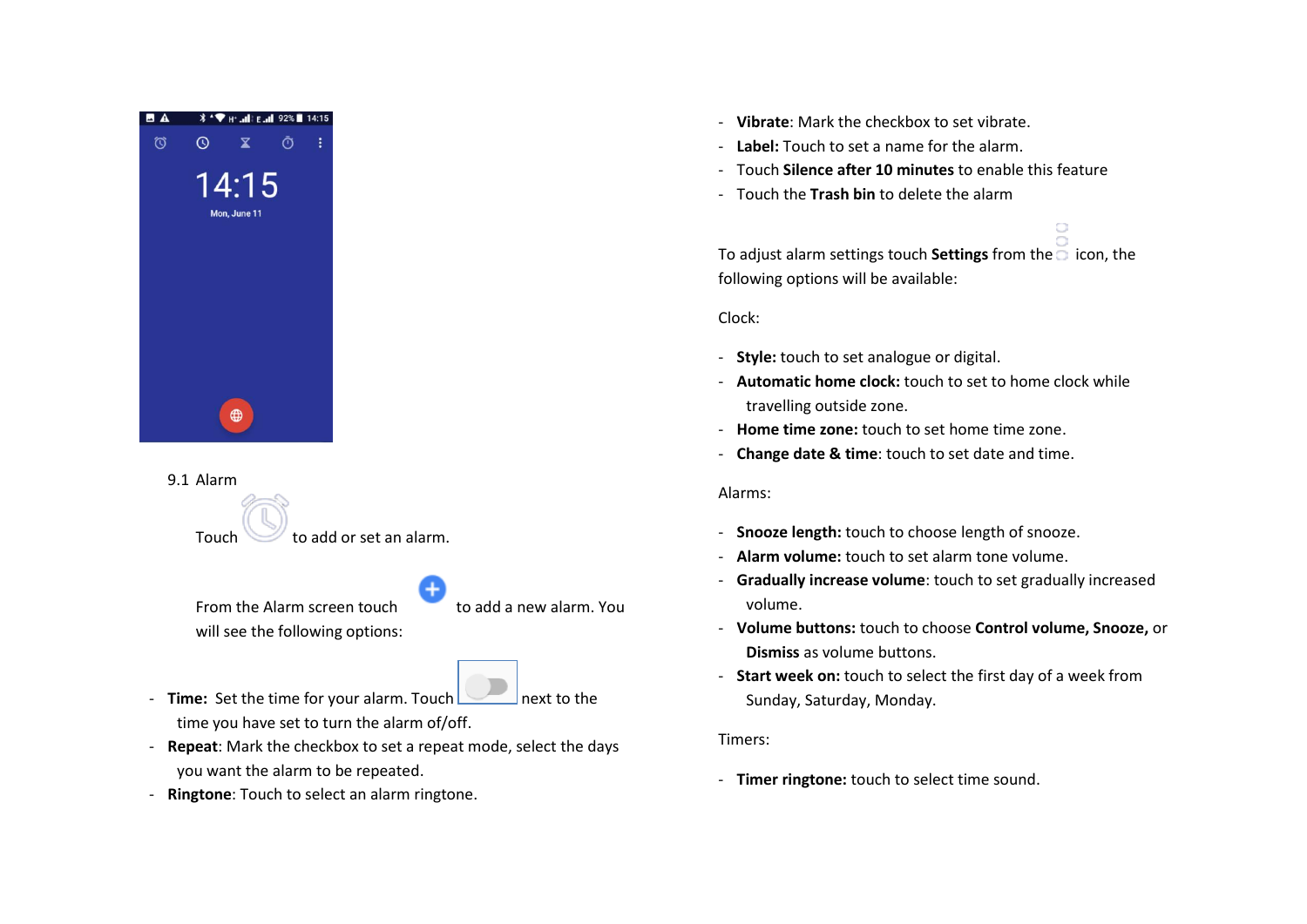- **Gradually increase volume:** touch to set gradually increased volume.

#### **10 Calculator**

To open the Calculator touch the Application tab from the Home



screen then touch **Calculator .** 

There are 2 calculator screens available. In the calculator menu, swipe the right-hand side of the screen and the advanced panel will be shown.

To view the calculation history drag down the top of the screen.

## **11 Camera & Gallery**

Your mobile phone has a camera for taking photos and recording video. Before using the camera ensure you have removed any protective film from the lens. Install the memory card before using the camera or video camera.



To take a photo when your phone is active, touch Camera the favourites tray on your Home screen. If the phone is locked press the Power button and swipe the camera icon to the left to open the camera.

You can view photos and videos when in camera or video menu by touching the preview screen on the right-hand side of the main camera / video screen.

#### 11.1 Take a picture

Your phone screen acts as the viewfinder. Position the object or landscape in the viewfinder, touch the shutter button to take a picture which will be automatically saved.

11.2 Shoot a Video

 $\angle$  to change from camera mode to Video.

Touch  $\cup$  to start recording a video.

Touch pause in the bottom right-hand corner of the screen to pause recording a video.

Touch Stop button to finish recording a video and save to memory.

## 11.3 Camera settings

Select camera mode and at the top of the screen you will find the following settings you can use to enhance your photography including:

- **Flash**: Touch to set option on/off/automatic
- **HDR**: Touch to enable/disable.
- **Camera type**: Touch to switch between front and rear camera options.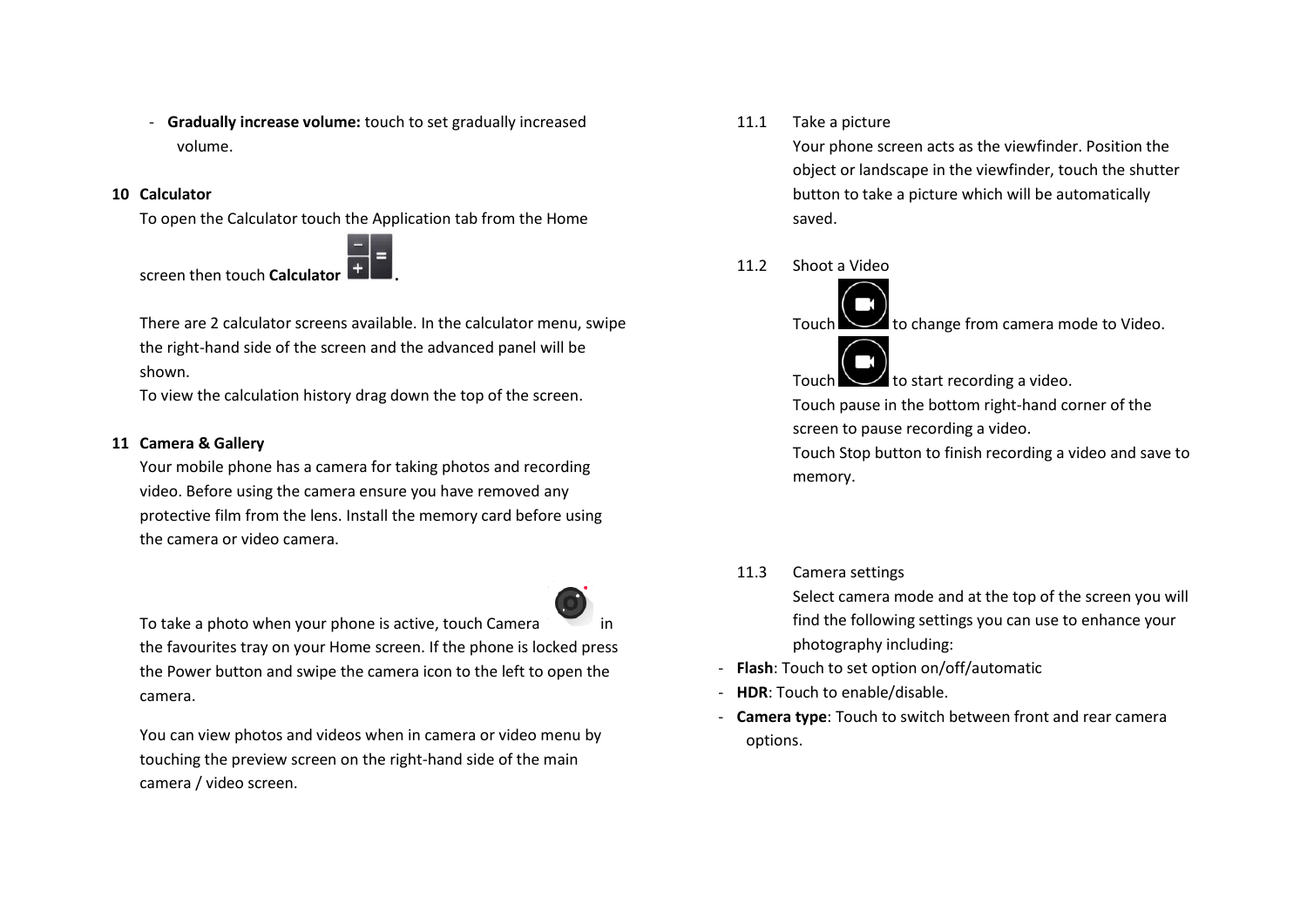Swipe left in camera mode and you have the more options which you can select according to your photography needs including **Auto, Manual, Burst mode. Panorama, Filter, QR code and Night-Shot.**

Swipe right in camera mode and you are in Camera Settings where you can select the settings below:

- **Volume key**: Touch to set option for keys for shutter sound
- **Quick capture**
- **Camera sound on/off**
- **Save location**: Touch to enable storing of phone GPS location information

In Photo settings you can set:

- **Picture size**
- **Picture quality**
- **Countdown duration**
- **Composition line**
- **AI detect**
- **Antibanding**
- **Touching photograph** 
	- 11.4 Video Settings

Select video mode and at the top of the screen you will find the following settings:

- **Flash**: Touch to set option on/off/automatic
- **Camera type**: Touch to switch between front and rear camera options.

Swipe left in video mode and you have the more options which you can select according to your video needs including **Time Lapse, Slow motion and Night-Shot.**

Swipe right in camera mode and you are in Camera Settings where you can select the settings below:

- **Volume key**: Touch to set option for keys for shutter sound
- **Quick capture**
- **Camera sound on/off**
- **Save location**: Touch to enable storing of phone GPS location information

In Photo settings you can set:

- **Video size**
- **Composition line**
- **White balance**
- **Antibanding**
- **Microphone on/off**

11.5 Gallery

Your photos and videos are stored in the Gallery application. To access this function, touch the Application tab from the Home screen, then touch **Gallery.**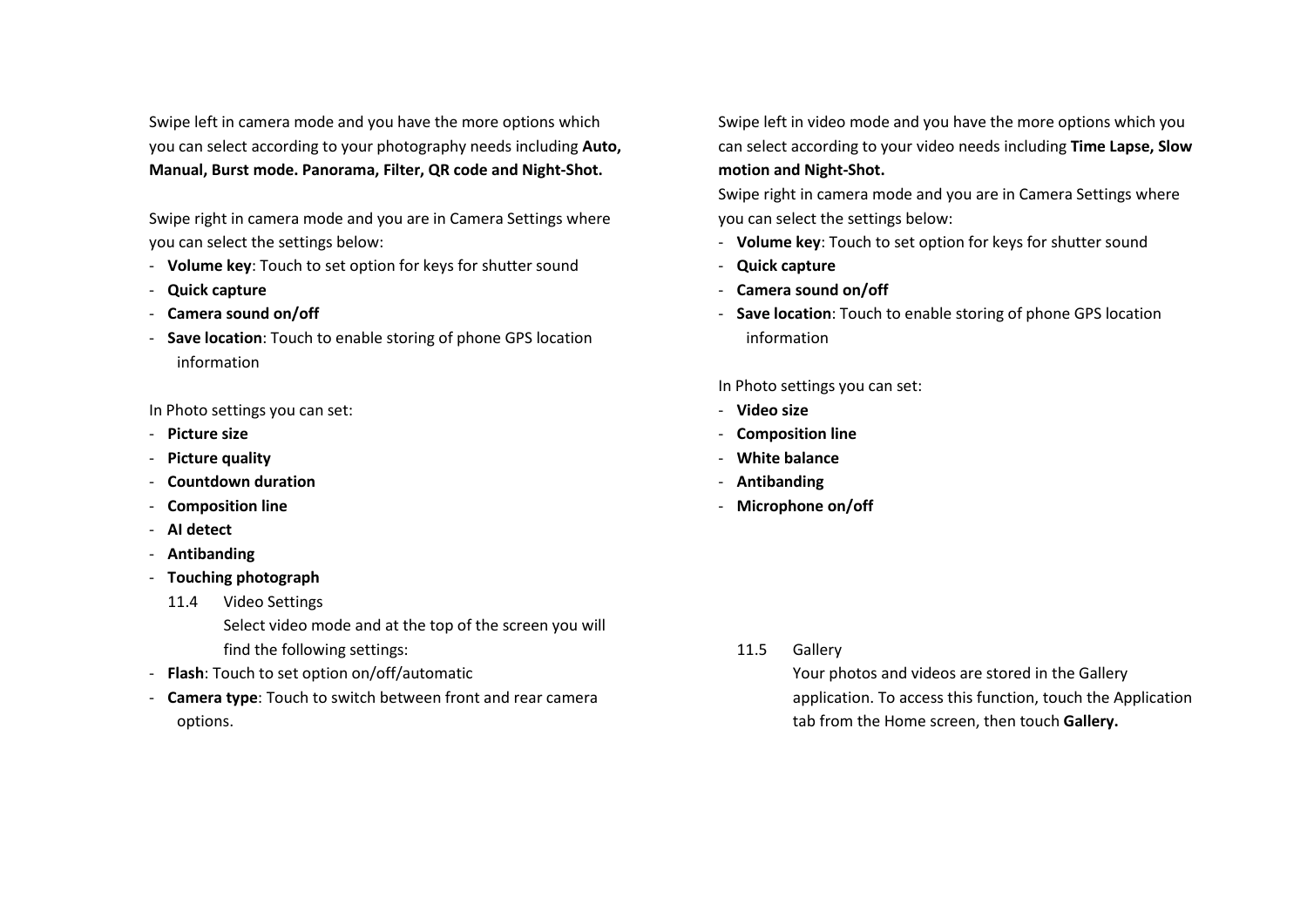

Touch the menu button on the top right of the Gallery screen and you can select to see all albums, photos and videos or select to see only photos, videos or albums.

## 11.6 Editing pictures

You can edit pictures, add effects, crop, share and set as a contact photo or wallpaper. To do this select the photo you want, touch the edit button available in the lower part of the screen to edit the photo.

Touching the icons at the bottom of the screen allows you to change effects, borders, crop, rotate, draw and adjust exposure settings and effects as you choose.

11.7 Share a photo or video

You are able to share photo's and videos from your phone by email, Bluetooth or using social media messaging and apps you may have installed on your device.

- To share a photo or video select the chosen photo/video thumbnail/s in the galley view by a long press on the thumbnail.
- Touch the share icon, the methods to send will be displayed. Touch the option you wish to send the content by and complete the action.
- To attach photo's or videos from the email application click on the paperclip icon when creating a new email and chose the photo from the selection.

## **12 FM Radio**

Your phone has an in-built FM radio. The wired headset supplied with the phone acts as an antenna, please insert the headset into the device to enable the radio function. When listening to the radio you can switch to speaker mode if required.

To access the radio, touch the Application tab from the Home screen,



then touch **FM Radio.**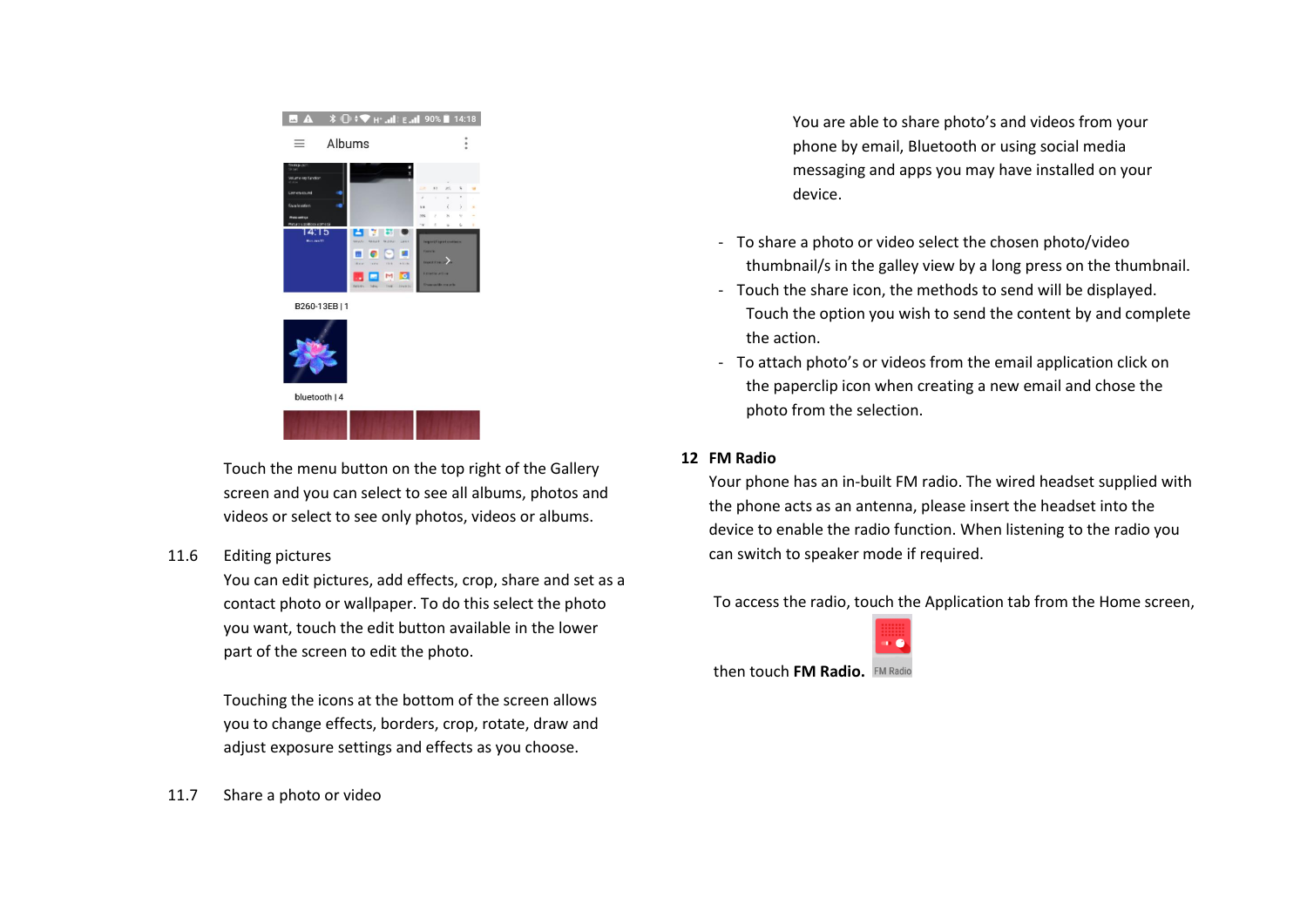

- Touch **and automatic scanning search is activated for FM** channels. You can use the buttons in the lower of the screen to move ahead and back through channels.
- Touch the star icon to save a channel to favourites.
- Touch the  $\overline{\circ}$  icon when listening to the radio and you can start recording or listen to previous recordings.
- $\sim$  to close the radio.
- Touch icon and the radio will play outloud.

- To listen to FM radio in the background touch the back key and you will be returned to the phone menu and can use other applications while you listen to the radio.

## **13 Music**

Using this menu, you can play music files stored on the microSD card and on your phone. Music files can be downloaded from computer to microSD card using a USB cable. To access this function, touch the

Application tab from the Home screen, then touch **Music** . You will find five categories in which all songs are classified: Artists, Albums, Songs, Playlists and Folders. Slide left and right to view all.

Touch the **button to find specific music you wish to play.** 

**14 Google Play Store**

Google Play store is an online software store where you can download and install applications and games to your android powered phone.

# **To open Google Play Store:**

- Touch the Application tab form the Home screen, then touch **Play** 



- For the first time you access Google Play Store, a screen with terms of service pops up for your attention, touch **Accept** to continue
- Touch  $\bar{a}$  and select Help & Feedback to enter Google Play Store help page for more information on this function.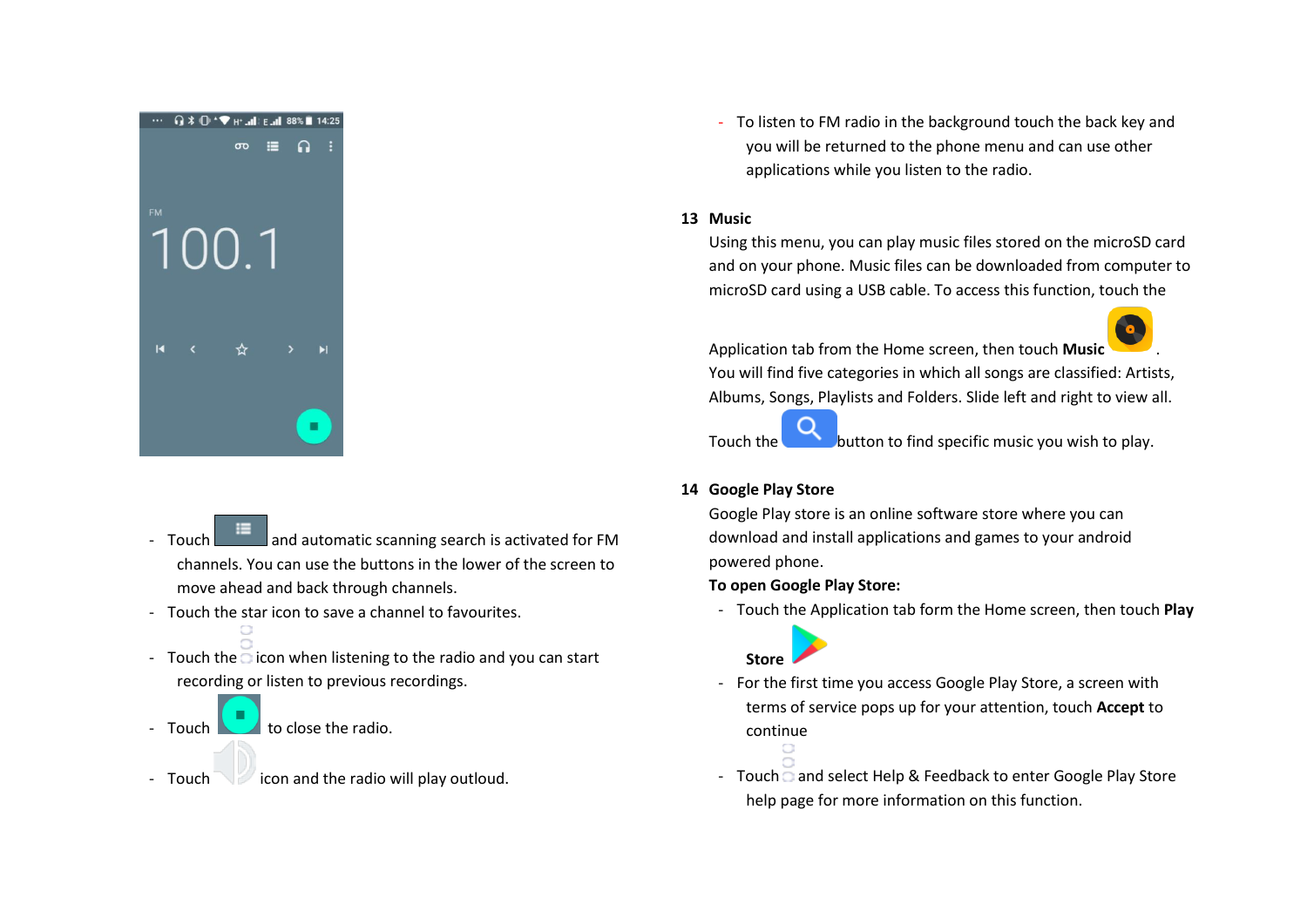## **15 Google Duo**

Google Duo enables you to video chat with your contacts. To access this function, touch the Application tab from the Home screen, then

enable this function.

touch **Google Duo** . Follow the instructions in the app to

## **16 Files**

To access this function, touch the Application tab from the Home screen, then touch **Files**. Files works with both microSD card and phone storage. File Manager displays all data stored on both microSD card and phone storage, including applications, media files; videos, pictures or audios you have captured; other data transferred via Bluetooth, USB cable, etc.

When you download an application from PC to microSD card, you can locate the application on Files, then touch it to install it in your phone. Files allows you to perform and be efficient with the following common operations: create (sub) folder, open folder/ file, view, rename, move, copy, delete, play, share, etc.

## **17 Sound Recorder**

To access this function, touch the Application tab from the Home

screen, then touch **Sound Recorder** . This function allows you to make recordings.

Pull down the Notification panel and touch the Settings icon access **Settings.**

- 18.1 Network and Internet
- **Wi-Fi**: You can access the internet on your phone using Wi-Fi without using your SIM card if you are in range of a wireless network. You need to connect your device to a wireless network to enable this. For instructions on how to set-up and use Wi-Fi please refer to **5. Wi-Fi.**
- **Mobile network**

**Mobile data**: touch to switch on.

**Roaming**: touch the switch to enable data services when roaming.

**App data usage**: shows how much data has been used for a certain time period.

## Advanced settings:

**Mobile data always online**: touch to switch on/off **Enhanced 4G LTE Mode**: when turned on it will improve communications

**Preferred network type**: will default to operator selection.

Select another option if you wish to change.

**Wi-Fi calling options:** these are available if supported by your network operator.

**Automatically select network:** Your phone will select the network you have access to.

## **18 Settings**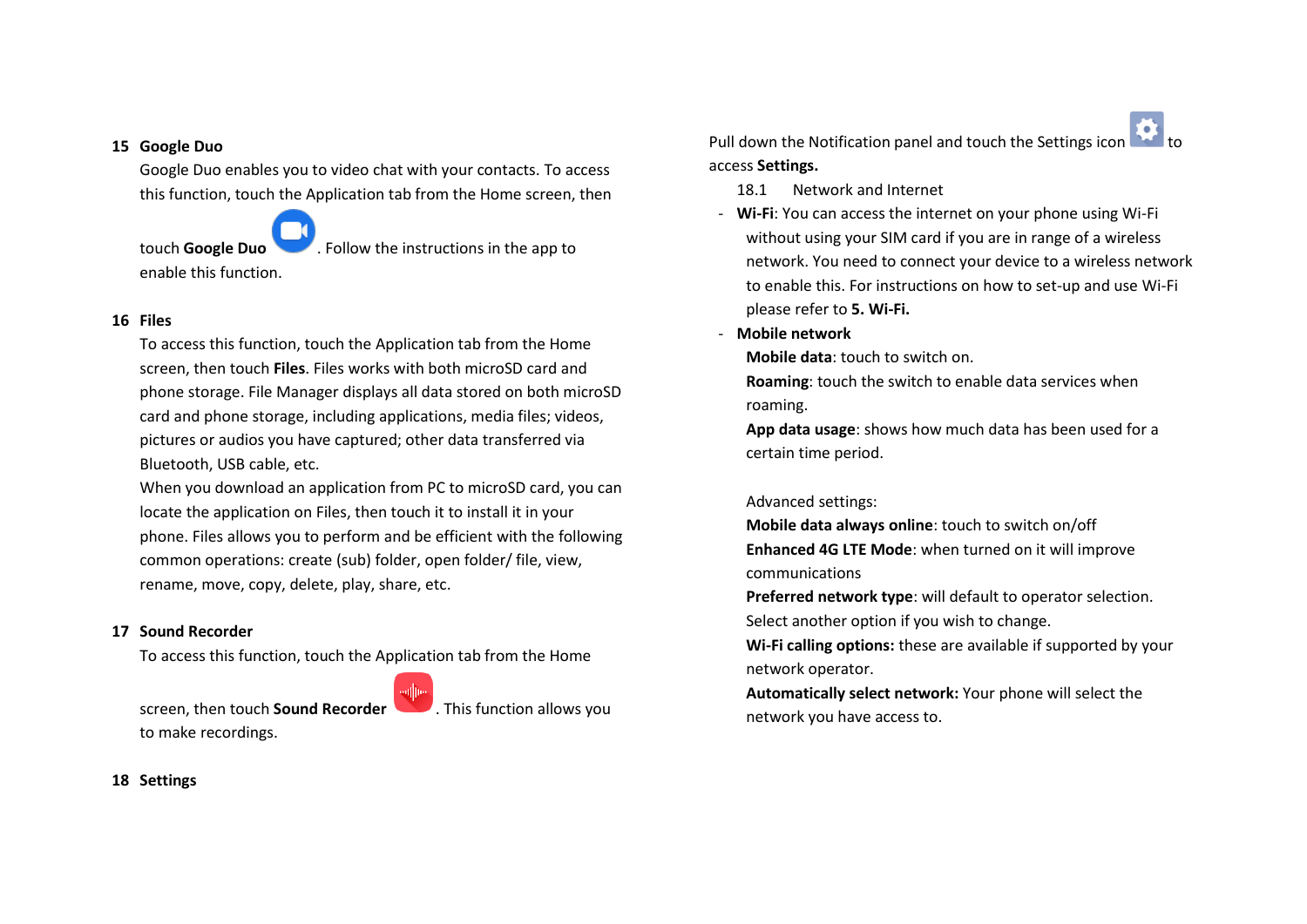**Access Point Names**: APN's are settings for data and will default to operator selection. Some operators may send an automatic configuration text for these settings.

**Data usage**: allows you to monitor and set a data usage warning for your phone. Note data usage is measured by your phone. Your network operator may measure it differently.

**Hotspot & tethering:** This option allows the sharing of your phone's mobile data connection via USB or Bluetooth. To share

your data via USB touch the **beside USB tethering**.

To share via Bluetooth touch **beside Bluetooth** tethering**.** 

In the option **Wi-Fi hotspot** you can set options such as how long to keep the hotspot active, set up Wi-Fi hotspot, see how users are connected to your phone, block users from connecting to your phone and whitelist devices.

- **Aeroplane mode:** This mode disables all wireless connections in your phone including Wi-Fi, Bluetooth and Cellular.
- **VPN**: Virtual Private Networks (VPNs) allow you to connect to a secure local network from an external network. To add a VPN

touch **Settings > Network & Internet > VPN** then touch the screen that opens follow the instructions from your network administrator to set up each component of the VPN settings.

Touch **SAVE.** The VPN is added to the list on the VPN settings screen. Note before adding a VPN you need to set a lock screen pattern, PIN code or password for your phone.

**Private DNS:** Provides the options for off / Automatic / Private **DNS** 

## 18.2 Connected devices

- **Bluetooth:** The Bluetooth function enables your phone to exchange data with other Bluetooth supported devices. This menu allows you to pair a Bluetooth device to your phone and manage connected devices. Please refer to section **6. Bluetooth** on how to set-up and use Bluetooth.
- **Printing:** Your phone supports wireless printing to enabled

printers. Use the Default print service or touch new print service.

# 18.3 Apps and notifications

This setting allows you to view details about the installed applications on your phone, manage their data and force them to stop, and to set whether you want to permit installation of applications that you obtain from websites and other sources.

18.4 Battery

This screen displays battery usage data since the phone was last connected to a power supply. You can set it to show % battery usage in the status bar, set the phone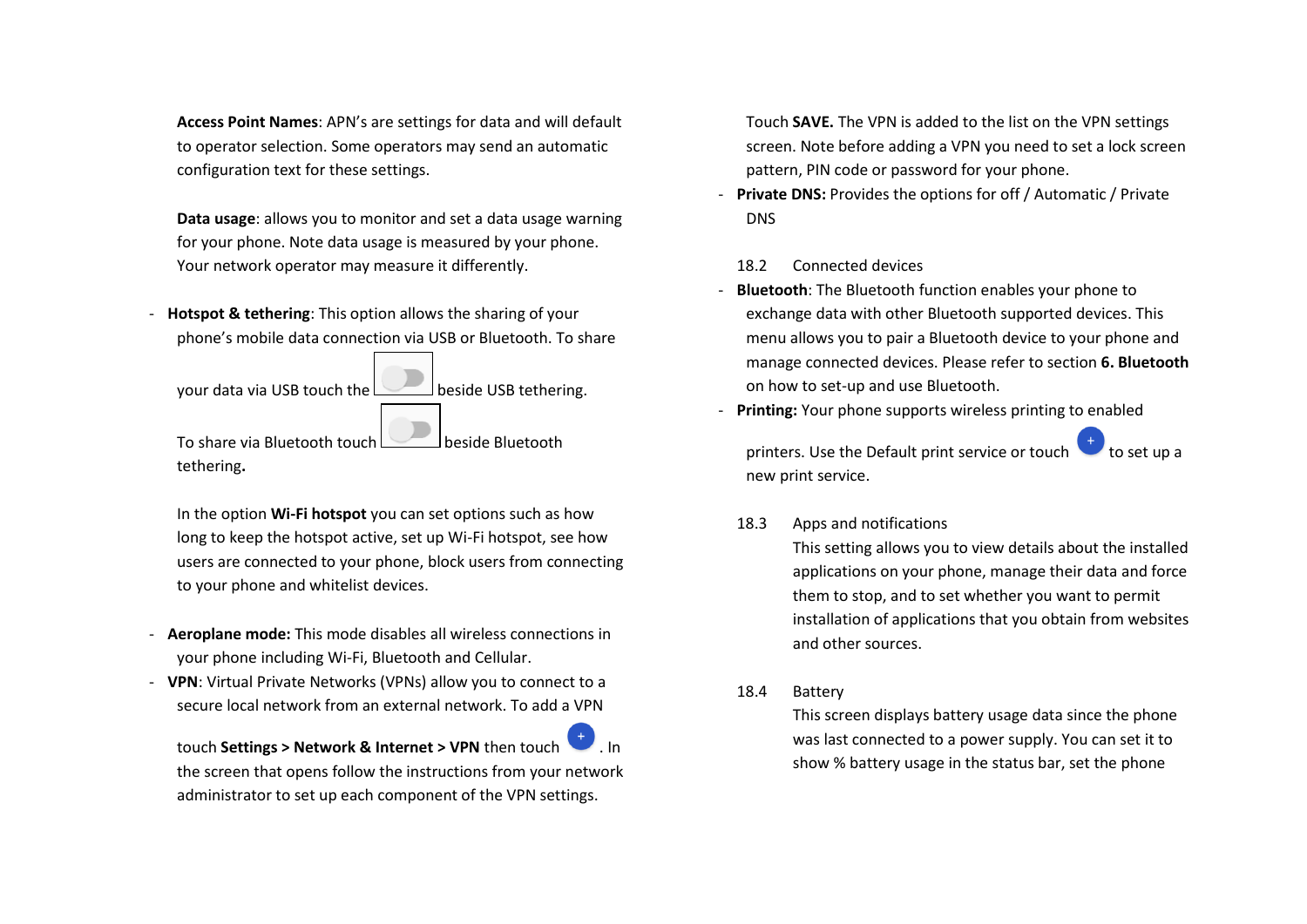screen power save in standby mode, choose if you wish to enable batter saver mode among other settings.

## 18.5 Display

This screen allows you to adjust the brightness level of your phone's screen, set wallpaper, set the phone to sleep mode, auto rotate the display, change font size, size of how items on screen are shown (smaller or larger), set screensaver and font style. Simply touch the option and follow the instructions for your chosen settings.

- 18.6 Scheduled power on / off Select this option to activate automated power on / off.
- 18.7 Navigation bar Allows you to customise the navigation bar for your phone.
- 18.8 Audio Profiles

This screen enables you to adjust settings for Media, Alarms, Ring volume. You can also set options for vibrate, Do Not Disturb preferences, choose ringtone for calls. This screen also allows you to enable/disable other sounds and vibrations such as dial pad times, screen locking, charging, touch, vibrate on tap and sound enhancement.

## 18.9 Storage

This setting allows you to monitor the total and available space on your phone and your microSD card. Touch **Internal shared storage** then **FREE-UP SPACE** using Google's Files Go here if you wish to.

# 18.10 Security and location

This menu allows you to view the security status for your device.

- Google Play Protect: checks apps and your phone for harmful behaviour.

- Find My Device: touch to switch on to locate your phone.
- Security update: touch to check your phone's current software version and check for updates.

You can set device security options for your phone such as screen lock, Face Lock and Smart Lock.

Screen lock: choose how to lock your screen. Touch to choose Lock screen preferences. Touch to choose Face Lock.

# Privacy

- Location: choose a mode for location access including High accuracy (uses GPS, Wi-Fi, Bluetooth or mobile networks), battery saving (Wi-Fi, Bluetooth or mobile networks) or device only (GPS used only).
- Show passwords: Touch the switch to display passwords as you type.
- Device admin apps: Touch to view or deactivate your phone's administrators.
- SIM card lock: Touch to lock your SIM card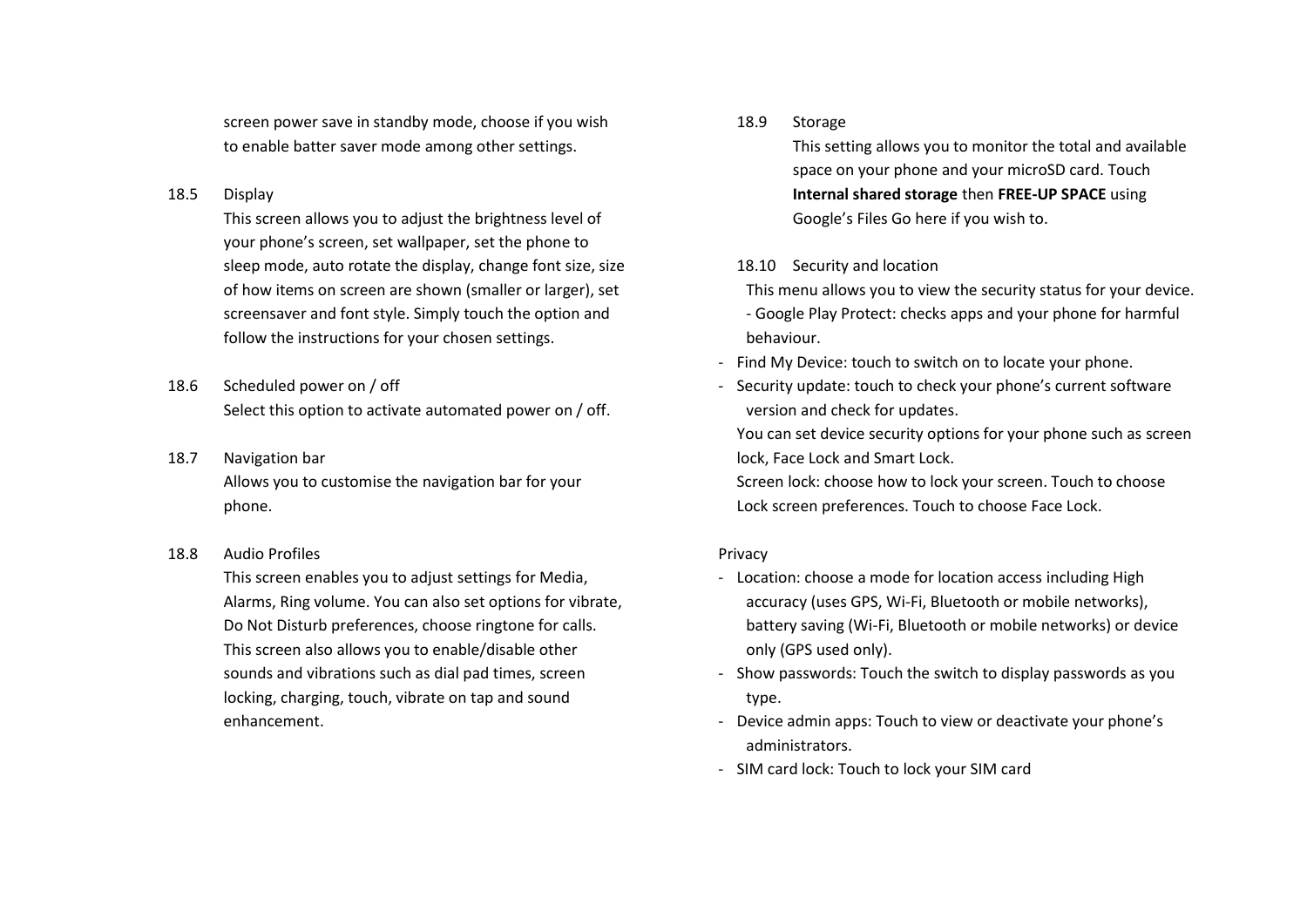- Encryption & credentials: View if your phone is encrypted. **Storage type** displays Storage of your phone. Touch **Trusted credentials** to view CA certificates. **User credentials** allows you to view and modify stored credentials**. Install from SD card** allows you to install encrypted certificates from the SD card. Touch **Clear credentials** to remove all credentials.
- Touch **Screen Pinning** to activate this function.
	- 18.11 Users & accounts This allows you to add, remove and manage your email and other accounts.
- Add account: touch to add an account for selected app.
- Automatically sync data: touch the switch to enable apps to refresh data automatically.
	- 18.12 Accessibility

Use this to manage any accessibility options you have installed on your phone.

- Text-to-speech output: Select/set options as required for Google voice typing.
- Font size: touch to set text to smaller/larger size.
- Display size: choose the size of how items on screen are shown (smaller or larger).
- Magnification: touch to turn on/off the zoom in/out function by triple tapping the phone's screen.
- Large mouse cursor: touch to enable.
- Remove animations: touch to enable.
- Dwell timing: touch to enable
- Auto-rotate screen: Touch to switch on/off.
- Touch & hold delay: This allows you to set how long you need to hold your touch down before it registers. Touch to set Touch & hold to Short, Medium, Long.
- Vibration: Select the option/s you prefer.
- Mono audio: touch the switch to allow/disallow combining channels when playing audio.
- Captions: Touch to activate/deactivate captions for phone screen.
- High-contrast text: Touch to switch on/off.
- Colour correction: Touch to adjust colour mode.
- Colour inversion: Touch to adjust background/text colour.

18.13 Digital Wellbeing and parental controls Digital Wellbeing: This menu allows you to view and set preferences for managing your smartphone and wellbeing such as screen-time usage. You can set timers for app usage, pause distracting apps when you need to focus and reduce interruptions.

Parental controls: Allows you to set up parental controls using Google Family Link.

#### 18.14 Google

This setting provides Google account and services setting options.

#### 18.15 System

About Phone: These screens will allow you to check for software status and updates for your phone. You can view legal information such as 3<sup>rd</sup> party licences, Google legal information. You can view Android software version, security patch level,